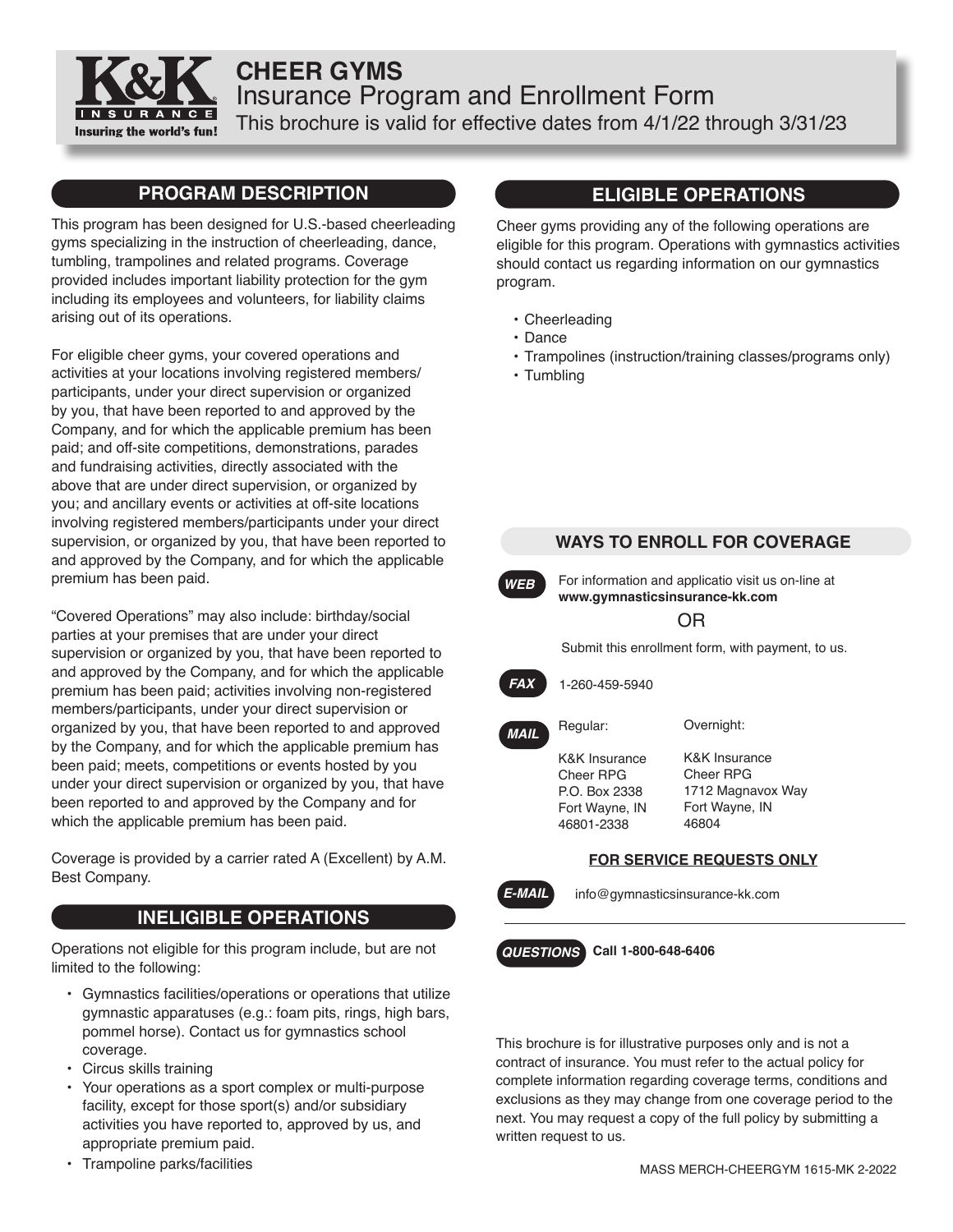The following represent only some of the exclusions contained in this policy and state variations may apply.

- Abuse, molestation, or exploitation (unless reported to, approved by us, and appropriate premium paid)
- All operations listed as ineligible • Amusement devices (e.g.: rides,
- slides, inflatables–unless reported to, and approved by us, bungees, or dunk tanks)
- Asbestos
- Climbing walls exceeding ten (10) feet in height with no safety harness system, unless reported to, and approved by us
- Communicable disease
- Cryogenic chambers/therapy • Cyber incident, data compromise, and
- violation of statutes related to personal data
- Employment-related practices
- Fungi or bacteria
- Nuclear energy liability
- Parkour activities/programs\*
- Pollution
- Sexually transmitted disease
- Transportation of participants/members

\*Please contact us if you have this exposure for coverage options.

| <b>Commercial General Liability (CGL):</b>                                                | <b>Option 1</b>                   | <b>Option 2</b>                   |  |
|-------------------------------------------------------------------------------------------|-----------------------------------|-----------------------------------|--|
|                                                                                           | Limits                            | <b>Limits</b>                     |  |
| Each Occurrence                                                                           | \$1,000,000                       | \$2,000,000                       |  |
| General Aggregate<br>(Other than Products-completed Operations)                           | \$5,000,000<br>per owned location | \$5,000,000<br>per owned location |  |
| Products-completed Operations Aggregate                                                   | \$1,000,000                       | \$2,000,000                       |  |
| Personal and Advertising Injury                                                           | \$1,000,000                       | \$2,000,000                       |  |
| Bodily Injury to Participants Liability                                                   | \$1,000,000                       | \$2,000,000                       |  |
| <b>Professional Liability</b>                                                             | \$1,000,000                       | \$2,000,000                       |  |
| Hired Auto & Employer's Nonownership<br>Liability (not available in: IL, LA, UT, VT & WI) | \$1,000,000                       | \$2,000,000                       |  |
| Damage to Premises Rented to You (Fire Legal Liability)                                   | \$1,000,000                       | \$1,000,000                       |  |
| Medical Expense (other than participants)                                                 | \$<br>5,000                       | \$<br>5,000                       |  |
| Medical Payments for Participants (excess)<br>\$250 per claim deductible applies          | \$<br>150,000                     | \$<br>150,000                     |  |
| Rates (per student/member, per age group)                                                 |                                   |                                   |  |
| Ages 13 and over                                                                          | \$<br>$51.91*$                    | \$<br>72.38 *                     |  |
| Ages 7 through 12                                                                         | \$<br>$30.28*$                    | \$<br>$39.93*$                    |  |
| Ages 5 and 6                                                                              | \$<br>24.32 *                     | \$<br>32.66 *                     |  |
| Ages 4 and under                                                                          | \$<br>12.98 *                     | \$<br>17.79 *                     |  |
| <b>Minimum Premiums</b>                                                                   | \$<br>1,000.00                    | \$<br>1,335.00                    |  |

#### **Coverage provided under this program includes:**

**Commercial General Liability with Enhancement Endorsement** – coverage which protects the insured against liability claims for bodily injury and property damage arising out of premises, operations, products and completed operations and personal and advertising injury. Additional or broadening coverages added with the enhancement endorsement are:

Extended Property Damage – expected or intended injury resulting from use of reasonable force to protect persons or property; Non-Owned Watercraft – extended to 58 feet; Property Damage to Borrowed Equipment; - \$10,000 each occurrence; Property Damage to Customers' Goods - \$10,000 each occurrence; Broadened Coverage – Damage to Premises Rented to You – definition expanded; Property Damage from Elevator Use; Personal and Advertising Injury from Televised or Videotaped Material (if not professionally produced); Medical Personnel - \$100,000 any one person; Broadened Definition of Insured – Newly Acquired or Formed Organization for Up to 180 Days; Supplementary Payments - \$2,500 Bail Bonds, \$500 a Day Loss of Earnings; Knowledge or Notice of Occurrence; Unintentional Failure to Disclose all Hazards; Waiver of Transfer of Rights of Recovery Against Others to Us (Waiver of Subrogation); Mental Anguish Resulting from Bodily Injury; Broadened Definition of Mobile Equipment

Additional Coverages:

- · Emergency Real Estate Consultant Fee \$25,000
- · Identify Theft Exposure \$25,000
- · Key Individual Replacement Cost \$50,000
- · Lease Cancellation Moving Expense \$2,500
- · Temporary Meeting Place \$25,000
- · Terrorism Travel Reimbursement \$25,000

· Workplace Violence Counseling - \$25,000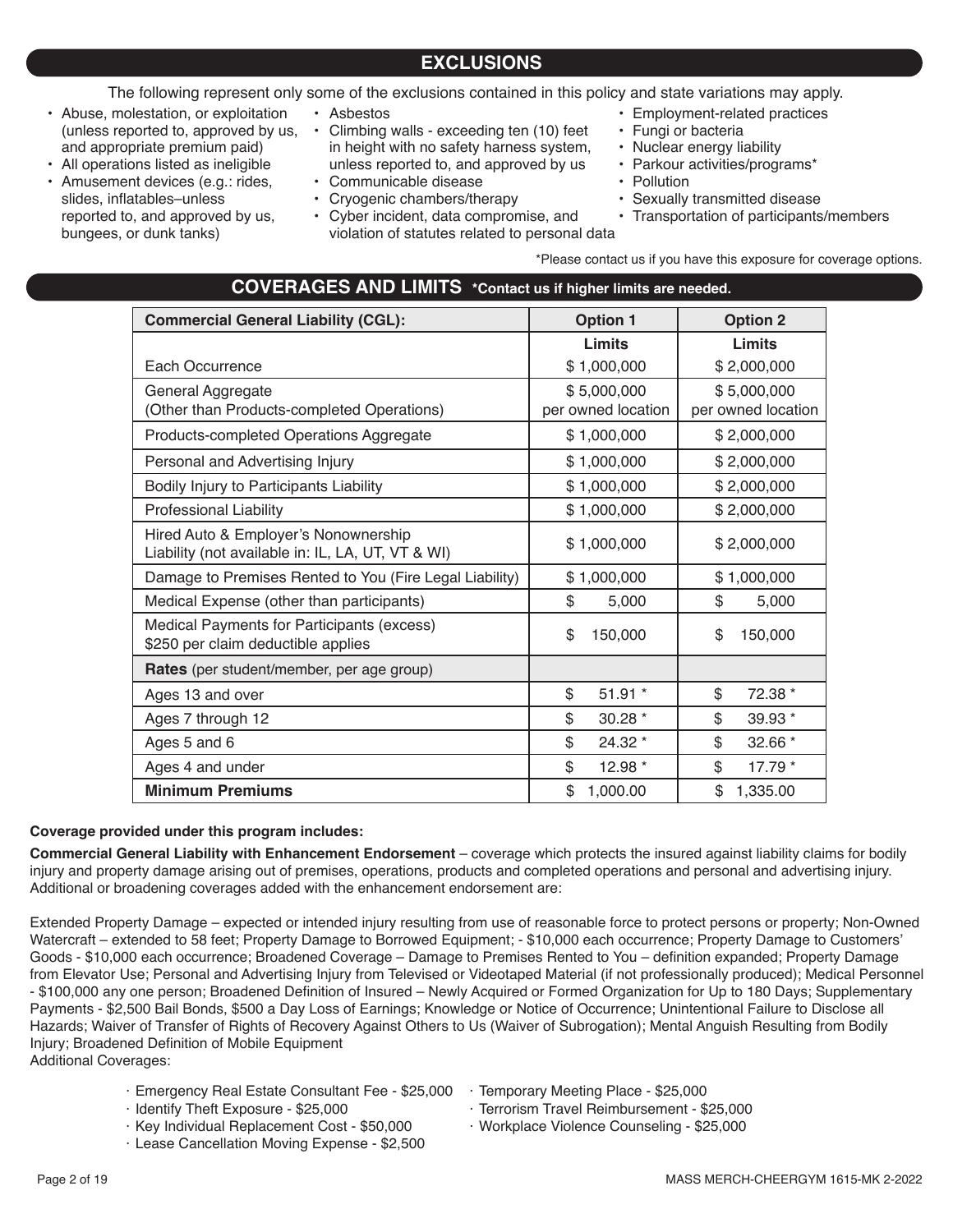# **COVERAGES AND LIMITS CONTINUED**

**Damage to Premises Rented to You** – This coverage is solely for the premises, and the contents of such premises, rented to you if the damage is caused by fire, lightning, explosion, smoke and leaks from sprinklers.

**Bodily Injury to Participants Liability** – coverage which offers protection against bodily injury liability claims brought by persons participating in covered activities of your cheer operations.

**Professional Liability** – provides protection against wrongful acts (negligent act, error, omissin or breach of duty in the discharge of cheer activities) that occur under the operations of the insured.

**Medical Payments for Participants** – coverage which pays the medical and dental expenses incurred by a "participant" when an accidental injury occurs while participating in your covered cheer operations. "Participant" means any:

- a. Person practicing for or participating in any physical exercise, athletic or recreational activity, game, sport, contest, performance, exhibition, or entertainment activity; or
- b. Member of the audience participating in any physical exercise, athletic or recreational activity, game, sport, contest, performance, exhibition, or entertainment activity.

"Participant" does not include any instructor, coach, official, referee, volunteer, or compensated member of your staff, including "employees" or independent contractors; nor does it include any member of the audience not described in Paragraph b. of this definition. The coverage is provided on an excess basis, responding after all other medical coverage available to the participant has been exhausted. If no other medical coverage exists, the coverage becomes primary. A \$250 deductible applies to each claim, and the benefit period is two years from the date of the accident.

**Hired Auto and Employers' Nonownership Liability** (not available for facility locations that are in: IL, LA, UT, VT & WI) – coverage which protects the insured against liability claims arising out of the maintenance or use of motor vehicles hired, leased, rented or borrowed by the insured on a short-term basis, as well as coverage for those autos your organization does not own, lease, hire, rent or borrow that are used in conjunction with your operations. Coverage does not extend to the transporting of participants use of a multi-passenger vehicle (designed to carry 9 or more persons), or to those vehicles that are rented, hired or borrowed on a long-term basis.

# **OPTIONAL COVERAGES AVAILABLE**

### **Non-registered Member Activity Coverage**

This coverage is available for events and/or activities you conduct at your facility that involve non-registered members of your cheer gym. When reported and paid for, coverage is extended to provide liability and excess medical coverage for non-registered members while participating in an event/activity you are hosting and supervising. Examples of such events and activities are: camps and clinics; arts, crafts and/or music programs or classes; exercise and/or yoga classes; gymnastics programs or classes; theater arts and/or drama programs or classes; martial arts programs or classes.Unless this option is purchased, coverage is excluded for non-registered members who participate in any activities referenced above.

Coverage Conditions:

- 1. Coverage is not available on a stand-alone basis. You must have commercial general liability coverage for your cheer gym with our Cheer Gyms RPG Insurance Program.
- 2. The same coverages and limits would apply to this optional coverage as purchased for your gym.
- 3. A birthday/social party is not considered to be a subsidiary activity and a separate premium charge will apply.
- 4. Non-registered members are only to be counted once in your premium calculation, regardless of the number of times that they may participate in those activities. Also include members of your gym if they are charged a separate registration fee to participate in the activity.

| <b>Rates</b>                              | <b>Option 1</b> | <b>Option 2</b> |
|-------------------------------------------|-----------------|-----------------|
|                                           | \$1,000,000 CGL | \$2,000,000 CGL |
| Martial arts activities (per participant) | 14.50           | 19.15           |
| Camps/clinics (per participant)           | 5.25            | 6.83            |
| All other activities (per participant)    | 14.50           | 19.15           |

### **Birthday or Social Party Coverage**

Coverage can be extended to cover birthday or social parties held at your cheer gym premises.

Coverage Conditions:

- 1. Coverage is not available on a stand-alone basis. You must have commercial general liability coverage with our Cheer Gyms RPG Insurance Program.
- 2. The same coverages and limits would apply to this optional coverage as purchased for your gym.

| <b>Option 1-\$1,000,000 CGL</b><br><b>Rates</b> |        | Option 2-\$2,000,000 CGL |  |  |
|-------------------------------------------------|--------|--------------------------|--|--|
| (per party)                                     | \$3114 | \$42.24                  |  |  |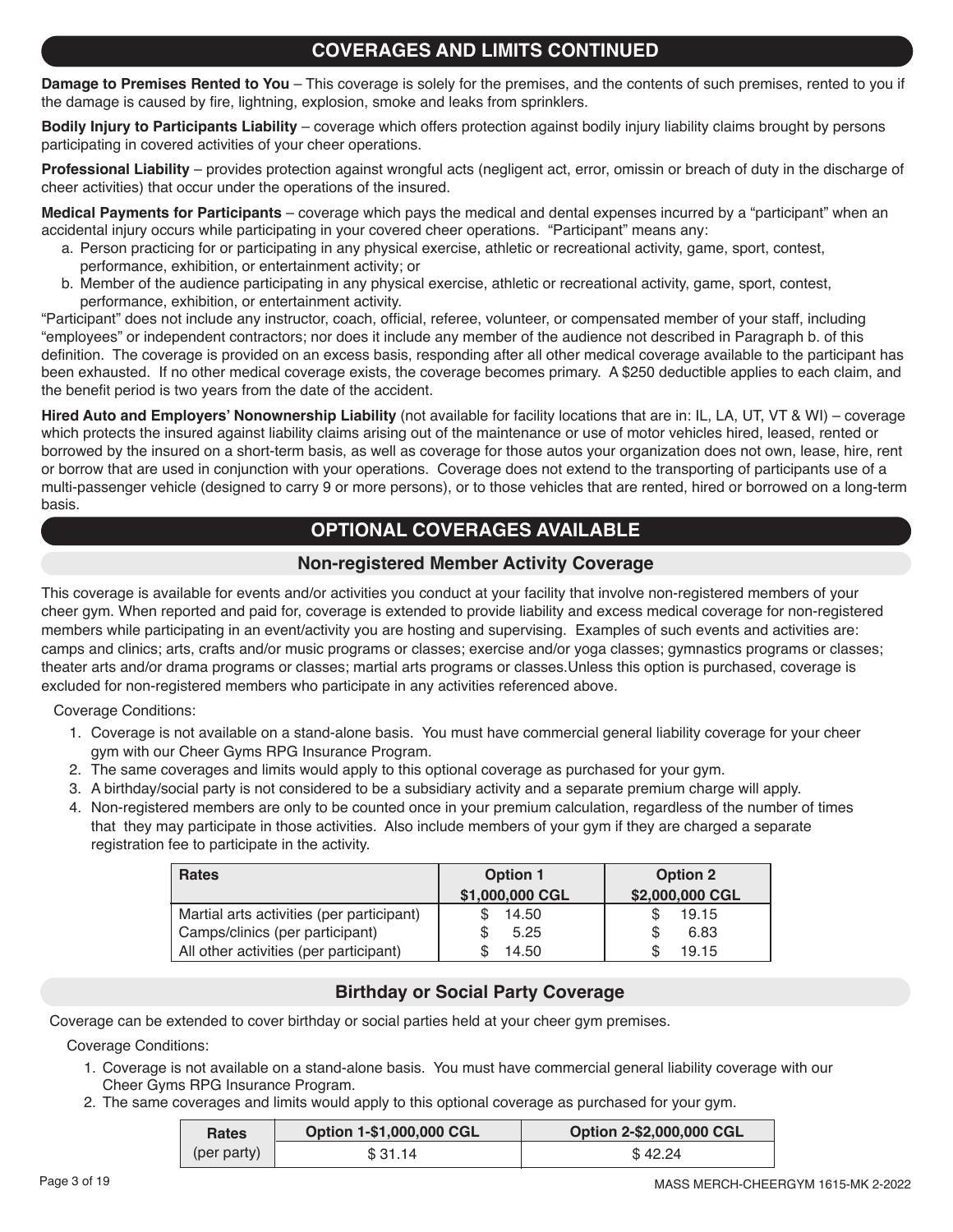# **OPTIONAL COVERAGES AVAILABLE CONTINUED**

#### **Sexual Abuse or Sexual Molestation Liability OR**

#### **Abuse, Molestation, or Exploitation Defense Cost Reimbursement**

This program includes two options for coverage for claims arising out of sexual abuse or sexual molestation:

- Option 1: \$1,000,000 of liability coverage for sums the insured becomes legally obligated to pay as damages because of loss arising out of or in any way involving sexual abuse or sexual molestation, whether threatened or actual. This limit is part of, not in addition to, the general liability limit selected.
- Option 2: \$100,000 of coverage for reimbursement of defense costs only resulting from claims arising out of abuse, molestation, or exploitation.

Coverage Conditions:

- 1. Coverage is contingent upon completion, as well as review and approval from us, of the underwriting questions found on page 12.
- 2. Coverage is not available on a stand-alone basis. You must have commercial general liability coverage for your gym with our Cheer Gyms RPG Insurance Program.
- 3. Only one option may be purchased.
- 4. This coverage is 100% fully earned at inception (may vary by state).

| <b>Rates</b>                                                                                     |                                                       |                                                                   |  |  |  |  |
|--------------------------------------------------------------------------------------------------|-------------------------------------------------------|-------------------------------------------------------------------|--|--|--|--|
| <b>Options</b>                                                                                   | <b>Age Group/Activity Type</b>                        | <b>Rate</b> (per participant)<br>\$150.00 minimum premium applies |  |  |  |  |
|                                                                                                  | Age 13 and over                                       | \$7.43                                                            |  |  |  |  |
|                                                                                                  | Ages 7 through 12                                     | \$3.86                                                            |  |  |  |  |
|                                                                                                  | Ages 5 and 6                                          | \$3.33                                                            |  |  |  |  |
| <b>Option 1 - \$1,000,000</b><br>Sexual Abuse or Sexual<br><b>Molestation Liability</b>          | Ages 4 and under                                      | \$1.92                                                            |  |  |  |  |
|                                                                                                  | Non-registered Member Activity(s)                     | \$1.86                                                            |  |  |  |  |
|                                                                                                  | <b>Martial Arts Activity</b>                          | \$1.86                                                            |  |  |  |  |
|                                                                                                  | Camp/Clinic                                           | \$0.63                                                            |  |  |  |  |
|                                                                                                  | <b>Birthday or Social Party</b><br>\$4.44 (per party) |                                                                   |  |  |  |  |
| <b>Option 2 - \$100,000</b><br>Abuse, Molestation, or Exploitation<br>Defense Cost Reimbursement | Not Applicable<br>Flat Rate Per School/Club           | \$100.00                                                          |  |  |  |  |

#### **Meets, Competitions & Events Coverage**

If your gym is hosting or organizing a meet, competition or event that involves participants who are not members of your gym please contact us to obtain additional information about the coverages and programs we may have available. Your cheer gym coverage excludes liability and medical payments for participants claims by non-registered members/participants that participate in meets, competitions or events you host unless additional coverage is purchased. The named insured and their registered members are automatically covered for participation in meets, competitions and events conducted by others.

#### **Directors' & Officers' Liability including Employment Practices Liability for Not-for-Profit Organizations**

This coverage provides important protection for not-for-profit cheer gyms for claims arising out of allegations of errors, omissions, or wrongful acts committed by its directors, officers, employees or volunteers. This coverage will respond to allegations of discrimination, wrongful dismissal, acts beyond granted authority, failure to deliver services and wrongful employment practices. Please contact us for additional information on this available optional coverage.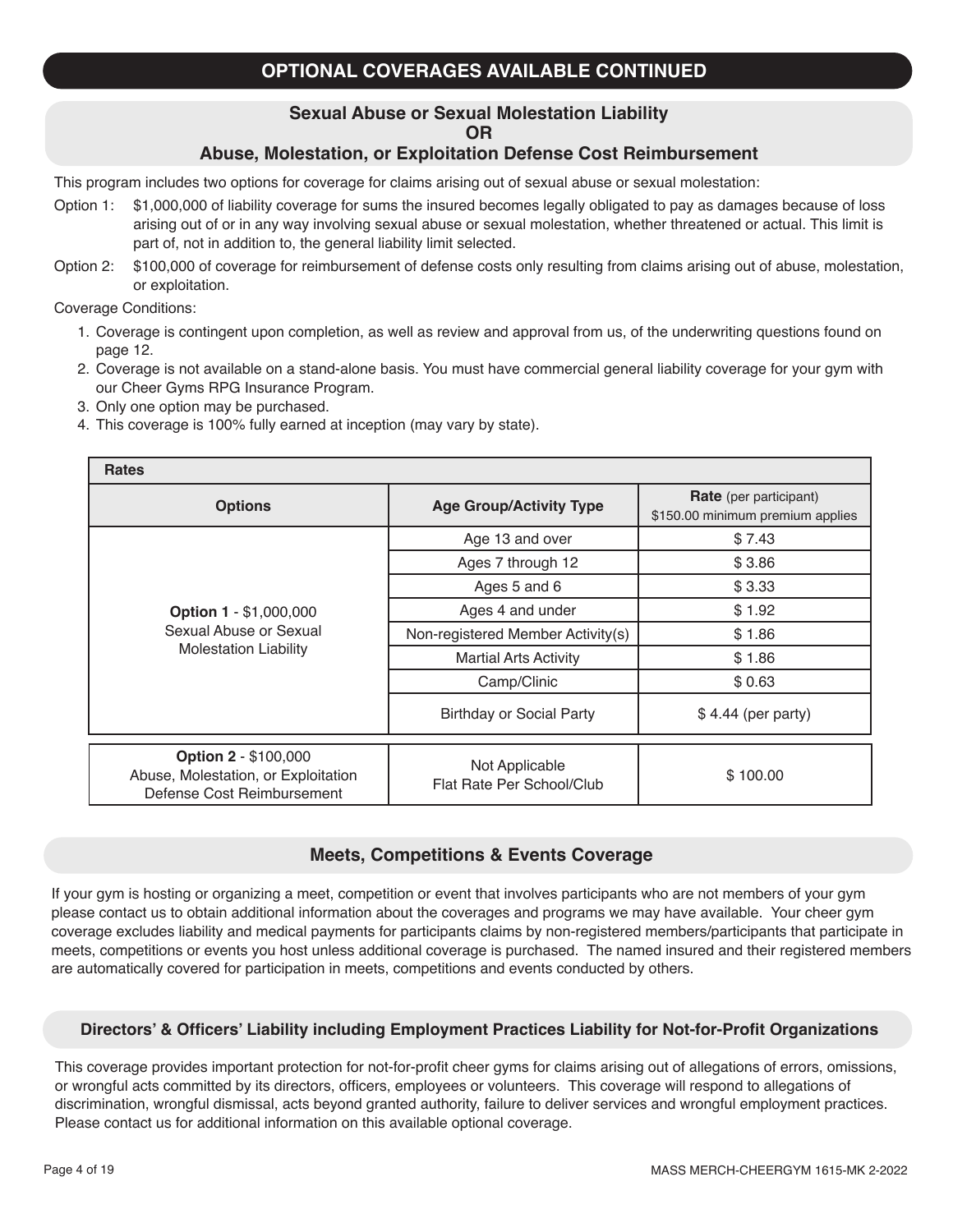### **OPTIONAL COVERAGES AVAILABLE CONTINUED**

### **Equipment and Contents Coverage (Inland Marine)**

This provides coverage for direct loss or damage to your supplies and equipment, furnishings, improvements and betterments, signs and leased personal property, HVAC or building glass where you are a tenant and who have contractual responsibility to insure due to fire, theft, vandalism or other covered causes (subject to actual policy terms and conditions). You must insure the full replacement cost of all of your equipment and contents to avoid a co-insurance penalty at the time of loss. Should you add additional equipment or contents to your inventory, please contact us to have your insured value amended to avoid a co-insurance penalty.

Additional coverages automatically included in the coverage form are

- • Business Income with Extra Expense actual loss sustained (up to \$50,000)
- Money and Securities Coverage \$10,000 any one occurrence
- • Valuable Papers and Records Coverage \$10,000 on premises / \$2,500 off premises
- Account Receivable Coverage \$10,000 on premises / \$2,500 off premises
- • Employee Theft \$5,000 any one occurrence
- Forgery or Alteration \$10,000 any one occurrence
- Robbery or Safe Burglary of Other Property \$10,000 inside the premises / \$10,000 outside the premises
- Additional Acquired Property up to  $$15,000$
- Concession Equipment \$50,000 any one occurrence
- • Pollutant Cleanup \$25,000

#### Coverage Conditions:

- 1. Coverage is not available on a stand-alone basis. You must have commercial general liability coverage with our Cheer Gyms RPG Insurance Program.
- 2. Coverage will be effective the day after we receive the proper completed enrollment form with premium and will expire on the expiration date of your Cheer Gym RPG Insurance Program.
- 3. Receipt of purchase is required at the time of loss to show verification of purchase for any improvements or betterments.
- 4. This coverage may not be available in all states.

| <b>Rates</b>                    |        |                   |                        |  |  |
|---------------------------------|--------|-------------------|------------------------|--|--|
| <b>Total Value per Location</b> | Rate   | <b>Deductible</b> | <b>Minimum Premium</b> |  |  |
| $1 - $10.000$                   | .03    | 250               | 100.00                 |  |  |
| $$10,001 - $100,000$            | \$.026 | \$1,000           | 100.00                 |  |  |
| $$100,001 +$                    | \$.026 | \$2,500           | 100.00                 |  |  |

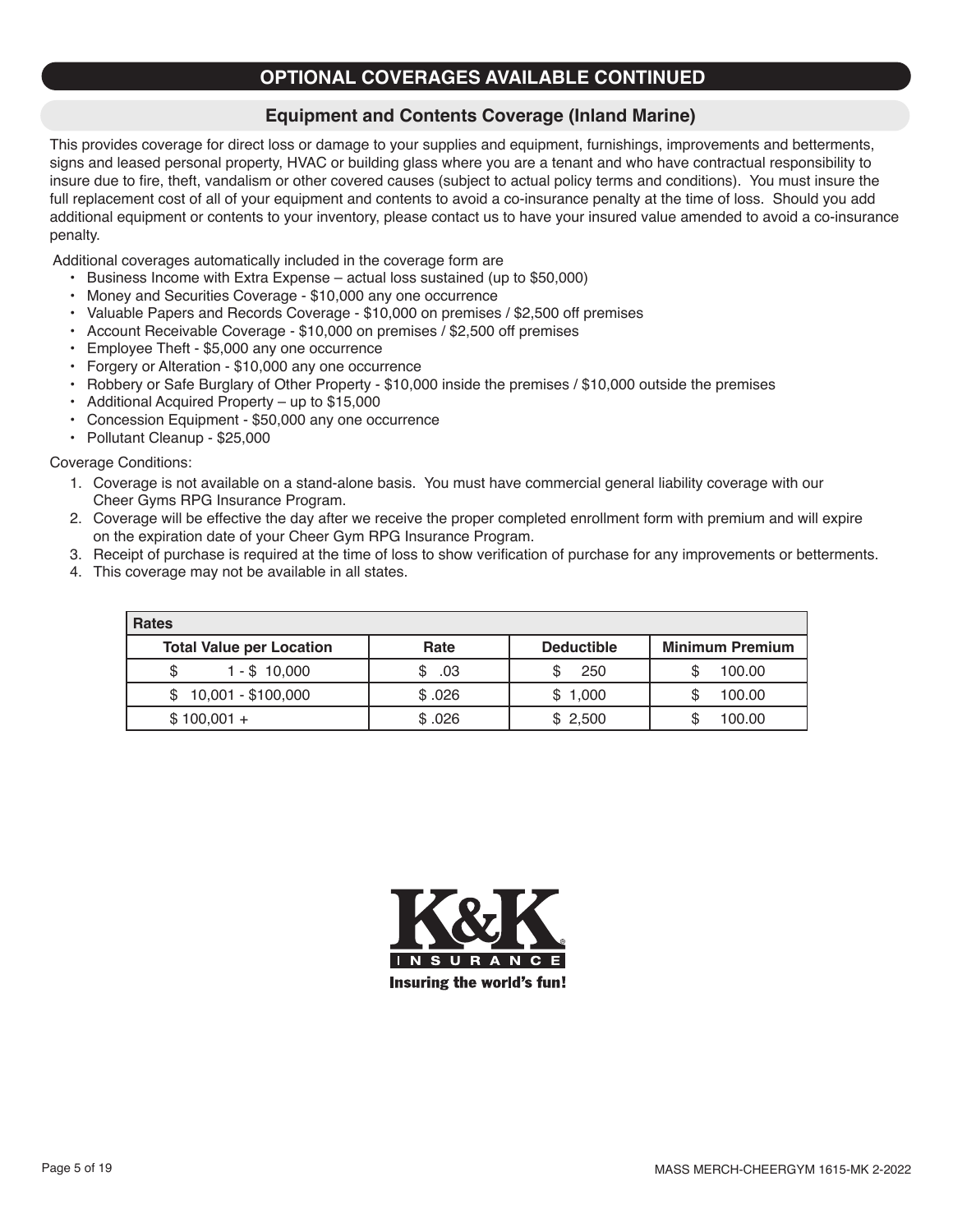### **FREQUENTLY ASKED QUESTIONS**

#### **1. We are a newly formed gym and we are not sure how many students we will have, how should I report my student count?**

You need to report the number of students you project to have enrolled at the busiest time of year. You may add additional students at any time by using the cheer supplemental form.

#### **2. Is coverage under this policy extended to independent contractors (non-employees) working on behalf of the gym?**

Independent contractors (non-employees) are not covered under this program. We, however, do offer an insurance program specifically designed for independent contractors that directly supervise an individual or group engaged in cheer activities. Within this coverage, the independent contractor instructor can list your gym as an additional insured while instructing at your gym or as a part of your operations. Coverage for independent instructors can be purchased online or by contacting us.

#### **3. Is my gym covered for a meet or competition that we are hosting that involves non-registered students/ members?**

Coverage is included for meets or competitions you host that only include students/members of your gym. To obtain coverage for an event that includes non-registered students/ members, please contact us for coverage options available.

#### **4. Am I allowed to transport students to activities such as meets, competitions or events?**

This insurance program does not provide coverage for the transportation of students. Should the transportation of students be necessary for your operation, we suggest that you consult a licensed insurance agent in your area to provide you with commercial automobile coverage for this type of exposure.

#### **5. I have been asked by my landlord or sponsor to add them as an "additional insured" to my policy. What does this mean?**

An additional insured is an entity which has an insurable interest for claims arising out of your negligence as the named insured. By providing an entity additional insured status, they are now entitled to defense and indemnity (if policy limits have not been exhausted) under your policy with no responsibility for premium payments.

#### **6. Will we receive a policy after submitting the enrollment form?**

Coverage offered under this program is exclusively through Sports, Leisure and Entertainment Risk Purchasing Group (RPG). The RPG receives a master policy from the company. Submission of this enrollment form confirms your desire to receive coverage through the RPG. Each member will receive their own certificate of insurance as their evidence of coverage. The limits of insurance apply individually to each insured member organization-there are no shared limits of liability with any other members. A copy of the RPG master policy can be requested in writing to: K&K Insurance Group, Inc., 1712 Magnavox Way, Fort Wayne, IN 46804.

#### **7. Do I have coverage for virtual training?**

Coverage does extend to incidental virtual training provided by you (the named insured) to your clients/members. The policy is intended to extend bodily injury coverage for training available to your clients/members only (through a private platform such as a password protected website or a closed Facebook group) - Coverage does not extend to any training material that is accessible to the general public. Reasonable precautions should be taken when assessing potential new clients/members online, including but not limited to: health assessments, waivers/release forms, and interviews prior to instruction or training. We encourage you to consult with an attorney to consider special waiver/release agreements that will apply specifically to virtual training. Virtual training/instruction does not extend to any training/ instruction that includes gymnastic apparatuses, tumbling, or stunting (including pyramids), or in-water activities. We do not provide coverage for cyber liability, so if you are taking payment or collecting personal information online and it is compromised, there would be no coverage under the general liability policy.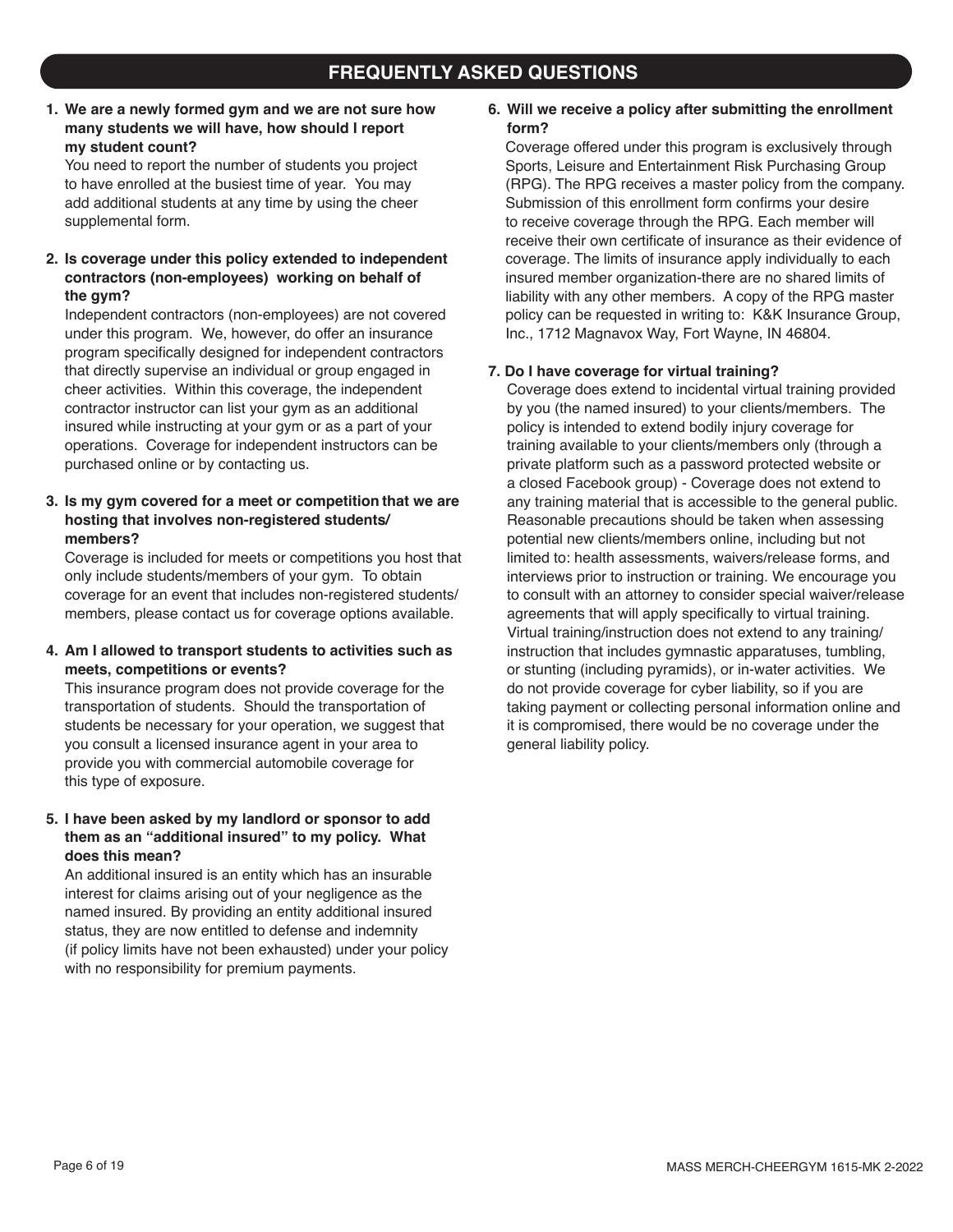

**Enrollment Form Cheer Gyms**

Valid for effective dates from 4/1/22 through 3/31/23

Completion of this enrollment form confirms your desire to obtain insurance through the Sports, Leisure and Entertainment Risk Purchasing Group. A risk purchasing group (RPG) provides group purchasing power for similar risks resulting in potential advantageous coverage terms, competitive rates, risk management bulletins, and rewards for favorable group loss experience. An RPG administration fee may be charged. The submission of this enrollment form and/or the acceptance of payment does not guarantee coverage. Certain operations are not eligible for coverage by this program. We reserve the right to decline any request for coverage.

#### **TO AVOID PROCESSING DELAYS, PLEASE: 1. Complete all sections (print legibly)**

- 
- **2. Sign and date where required**

**3. Remit completed enrollment form (pages 7 - 19) with payment**

### **GENERAL INFORMATION**

|      | $\bigcirc$ I am a new account $\bigcirc$ I am renewing my coverage                                                                                          |
|------|-------------------------------------------------------------------------------------------------------------------------------------------------------------|
|      |                                                                                                                                                             |
| DBA. | Note: This is the name that will appear on your Certificate of Insurance. If your company is a Sole Proprietorship, then this will be your personal name or |
|      | Applicant is a: $\bigcirc$ Sole Proprietorship $\bigcirc$ Limited Liability Co. $\bigcirc$ Corporation $\bigcirc$ Partnership                               |
|      |                                                                                                                                                             |
|      |                                                                                                                                                             |
|      |                                                                                                                                                             |
|      | $\mathsf{Phone}:\underline{\hspace{1cm}}\underline{\hspace{1cm}}\underline{\hspace{1cm}}$                                                                   |
|      | Cell: $(\_\_\_\_)$                                                                                                                                          |

E-mail: \_\_\_\_\_\_\_\_\_\_\_\_\_\_\_\_\_\_\_\_\_\_\_\_\_\_\_\_\_\_\_\_\_\_\_\_\_\_\_\_\_\_ Website: \_\_\_\_\_\_\_\_\_\_\_\_\_\_\_\_\_\_\_\_\_\_\_\_\_\_\_\_\_\_\_\_\_\_

(By listing an email address, you are giving us permission to contact you by email about your policy. Refer to page 16 of the application for Electronic Disclosure and Consent)

# **LOCATIONS**

Please list locations you own or operate on a 24 hour basis, if different than the mailing location above.

(Note: Temporary leased spaces or mobile program sites should not be listed here, only your owned/operated location sites. You can add temporary/mobile locations on the certificate request section if evidence of coverage or additional insured status is needed)

| Location 1: |                       |      |       |     |
|-------------|-----------------------|------|-------|-----|
|             | <b>Street Address</b> | City | State | Zic |
| Location 2: |                       |      |       |     |
|             | <b>Street Address</b> | City | State | Zic |
|             |                       |      |       |     |

#### **DATES**

Annual coverage will begin the day after the completed enrollment form and premium are received and approved by us, or on a later date you specify below. (If renewing coverage, please provide the expiration date of your current policy.)

 $\bigcirc$  Start my coverage on this date: \_\_\_\_\_\_\_ / \_\_\_\_\_\_\_ / \_\_\_\_\_\_\_\_

### **BUSINESS INFORMATION**

1. Identify all programs/activities that are included in your operations (check all that apply)

Your operations must include cheerleading to be eligible for this program.

- $\bigcirc$  Cheerleading
- $\bigcirc$  Dance
- $\bigcirc$  Trampolines (instruction/training classes/programs only)
- $\bigcirc$  Tumbling
- $\bigcirc$  Other (please describe) subject to approval:  $\overline{\phantom{a}}$

**Note:** Gymnastics activities or operations that utilize gymnastic apparatuses are not covered by this program. (Contact us for information on our gymnastics program.)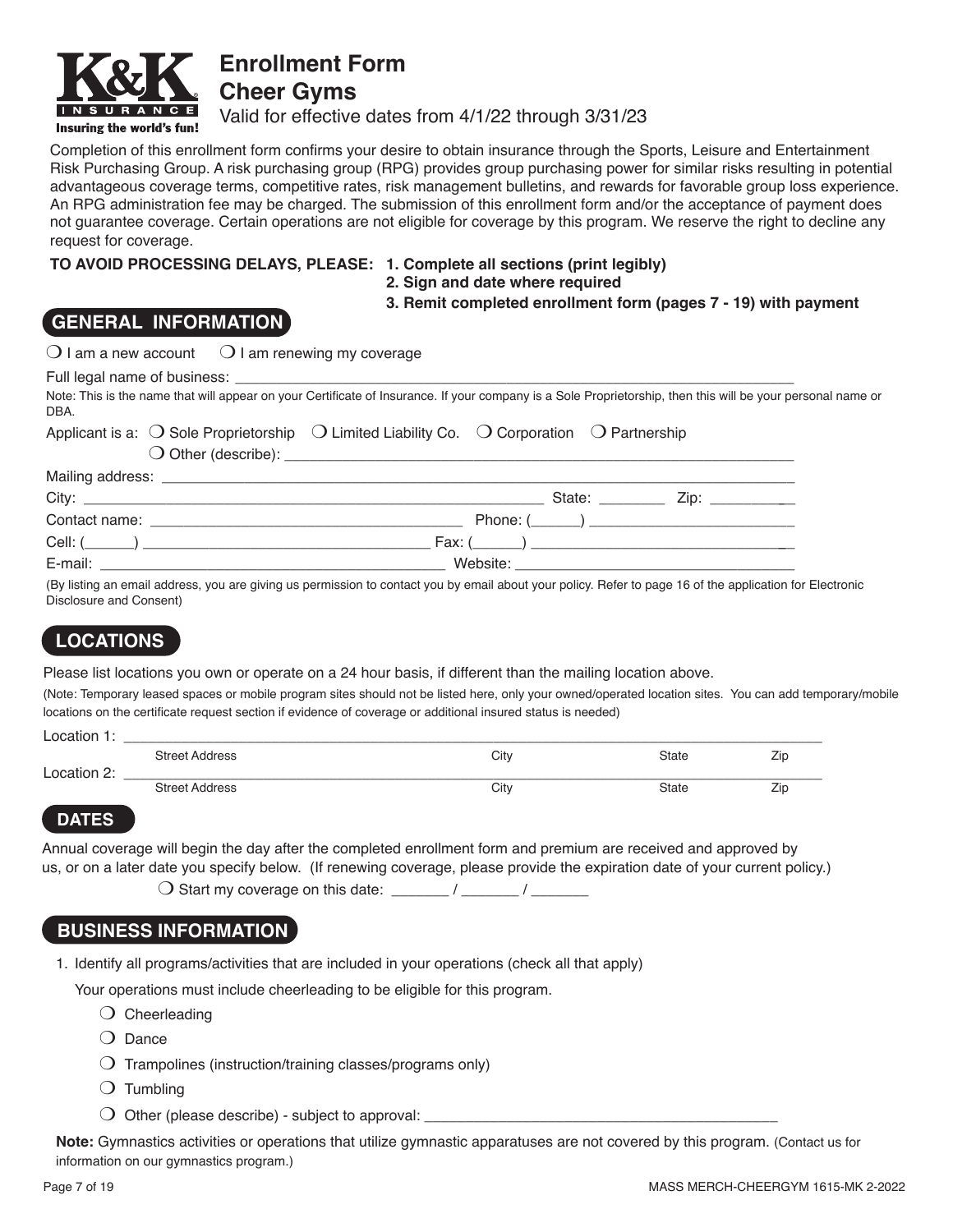### **BUSINESS INFORMATION CONTINUED**

| 2. Do you have activities that occur away from the facility location/premises other than competitions, $\bigcirc$ Yes $\bigcirc$ No<br>demonstrations, exhibitions, parades or fundraising activities?                                                                                                                                                                  |                              |               |  |
|-------------------------------------------------------------------------------------------------------------------------------------------------------------------------------------------------------------------------------------------------------------------------------------------------------------------------------------------------------------------------|------------------------------|---------------|--|
| (Activities held off-site must be reported prior to occurring and approved by us except for competitions, demonstrations, exhibitions,<br>parades or fundraising activities.)                                                                                                                                                                                           |                              |               |  |
| 3. Do you have aerial performance training (e.g.: circus)                                                                                                                                                                                                                                                                                                               |                              |               |  |
| (High wires, ribbon/fabric performing devices or trapeze systems more than 5 feet from the ground without a<br>safety harness are not eligible for coverage under this program.)                                                                                                                                                                                        | $\bigcirc$ Yes $\bigcirc$ No |               |  |
| 4. Do you have birthday parties?                                                                                                                                                                                                                                                                                                                                        | $\bigcirc$ Yes $\bigcirc$ No |               |  |
| 5. Do you have camps or clinics?                                                                                                                                                                                                                                                                                                                                        | $\bigcirc$ Yes $\bigcirc$ No |               |  |
| If yes: a. Do non-members attend?                                                                                                                                                                                                                                                                                                                                       | $\bigcirc$ Yes $\bigcirc$ No |               |  |
| (Non-member campers are excluded from coverage under this policy, unless you purchase the optional<br>subsidiary activity coverage available.)                                                                                                                                                                                                                          |                              |               |  |
| b. Describe the type of camps or clinics you may have along with the activities/events taking                                                                                                                                                                                                                                                                           |                              |               |  |
| place at the camps/clinics: example and the camps of the camps of the contract of the camps of the contract of                                                                                                                                                                                                                                                          |                              |               |  |
| (Coverage can only be extended for those types of operations/activities that coverage has been purchased for under this<br>program. Ancillary activities are subject to approval)                                                                                                                                                                                       |                              |               |  |
| c. Describe any activities that occur away from your facility: [11] The content of the set of the content of the content of the content of the content of the content of the content of the content of the content of the cont<br>(Activities held off-site are subject to approval.)                                                                                   |                              |               |  |
| 6. Do you have child-care/babysitting services/pre-schools and/or accredited schools?<br>(Child-care and/or babysitting services are excluded under this program.)                                                                                                                                                                                                      | $\bigcirc$ Yes $\bigcirc$ No |               |  |
| 7. Do you have climbing devices?                                                                                                                                                                                                                                                                                                                                        | $\bigcirc$ Yes $\bigcirc$ No |               |  |
| If yes: a. List maximum height of climbing device: Describe the device: Describe the device:                                                                                                                                                                                                                                                                            |                              |               |  |
| b. Is a safety harness required?                                                                                                                                                                                                                                                                                                                                        | $\bigcirc$ Yes               | $\bigcirc$ No |  |
| (If over 10 feet, please include pictures of the device with this submission for review. Prior approval is required<br>for climbing walls exceeding 10 feet with no safety harness.)                                                                                                                                                                                    |                              |               |  |
| 8. Do you have dance programs or classes and/or drama and theater programs or classes that<br>are separate from your cheer program?                                                                                                                                                                                                                                     | $\bigcirc$ Yes               | $\bigcirc$ No |  |
| (The following type of dance operations are not eligible for coverage under this program: ballroom rental facilities, banquet and reception halls,<br>cabarets, dance halls, discotheques, nightclubs, production companies, professional dance companies and professional touring companies.)                                                                          |                              |               |  |
| 9. Do you host meets, competitions or events involving other gyms or organizations?                                                                                                                                                                                                                                                                                     | $\bigcirc$ Yes               | $\bigcirc$ No |  |
| (Please contact us for additional information on coverages available for this type of exposure.)                                                                                                                                                                                                                                                                        |                              |               |  |
| 10. Do you have inflatable devices that are not used for cheerleading training or instruction                                                                                                                                                                                                                                                                           | $\bigcirc$ Yes               | ( ) No        |  |
| (This program contains an exclusion for amusement devices. Amusement devices do not include any video or<br>computer games or any device that is specifically designed for the training or instruction of the activity for which<br>you are enrolled.) Limited coverage for inflatables is available. Please contact us for additional information.                     |                              |               |  |
| 11. Do you have martial arts programs and classes?                                                                                                                                                                                                                                                                                                                      | $\bigcirc$ Yes               | $\bigcirc$ No |  |
| (The following styles of martial arts are not eligible for coverage under this program: contact or sparring boxing; dim mak;<br>haganah; kali/escrima; mixed martial arts; savate; sayoc kali; thai boxing/muay thai; training programs for law enforcement,<br>public safety and military personnel; ultimate fighting, extreme fighting, cage fighting or wrestling.) |                              |               |  |
| 12. Do you have parkour, ninja, indoor obstacle course, extreme tumbling, urban/extreme<br>gymnastics, tricking, free-running and/or similar type programs/activities?                                                                                                                                                                                                  | $\bigcirc$ Yes               | ( ) No        |  |
| (Coverage for these types of operations is excluded under this program. Please contact us for possible coverage options.)                                                                                                                                                                                                                                               |                              |               |  |
| 13. Do you have programs involving professional medical or behavioral treatments or counseling?<br>(Coverage for these types of operations or services is excluded under this program)                                                                                                                                                                                  | $\bigcirc$ Yes               | $\bigcirc$ No |  |
| 14. Do you have a swimming pool?                                                                                                                                                                                                                                                                                                                                        | $\bigcirc$ Yes               | $\bigcirc$ No |  |
| (Please contact us for additional information on coverages available for swimming pools and a questionnaire to                                                                                                                                                                                                                                                          |                              |               |  |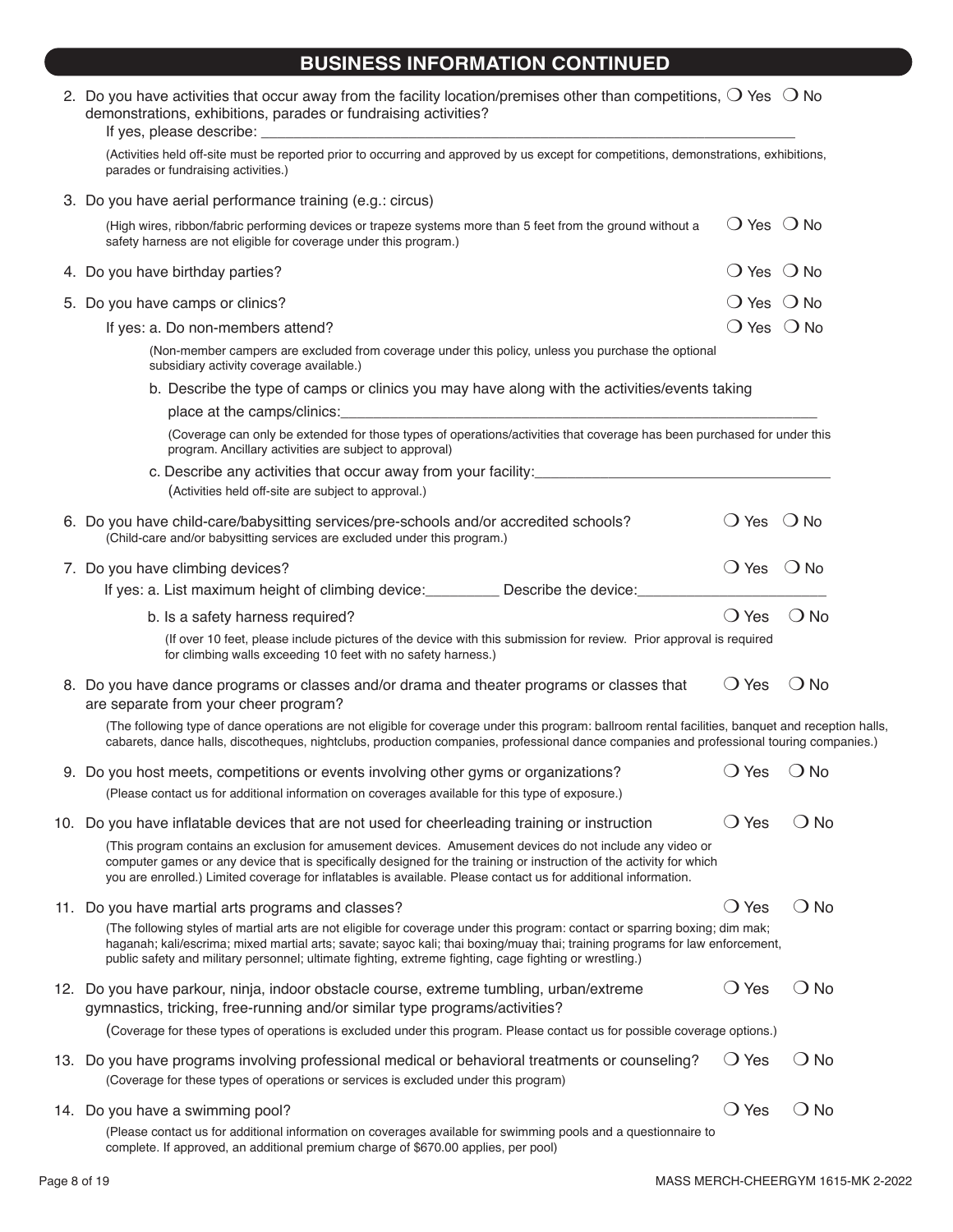| <b>BUSINESS INFORMATION CONTINUED</b>                                                                                                                            |                                  |                              |
|------------------------------------------------------------------------------------------------------------------------------------------------------------------|----------------------------------|------------------------------|
| 15. Does your operation utilize gymnastic apparatuses? (e.g.: foam pits, high bars, pommel horse, rings)                                                         |                                  | () Yes () No                 |
| 16. If you suspect an athlete has a concussion, do you have an action plan that includes:<br>a. Immediately removing the athlete from play or practice?          |                                  | $\bigcirc$ Yes $\bigcirc$ No |
| b. Keeping the athlete out of play or practice until they provide written clearance from a licensed physician? $\bigcirc$ Yes $\bigcirc$ No                      |                                  |                              |
| <b>17. FOR NEW ACCOUNTS ONLY</b>                                                                                                                                 |                                  |                              |
| Do you have current coverage in place?                                                                                                                           | () Yes () No                     |                              |
| If no, please check/explain:                                                                                                                                     |                                  |                              |
|                                                                                                                                                                  |                                  |                              |
| If yes:                                                                                                                                                          |                                  |                              |
| a) Name(s) of current carrier(s): $\frac{1}{2}$                                                                                                                  | Expiration date(s): ____________ |                              |
| b) Is your current carrier non-renewing your coverage?                                                                                                           | $\bigcirc$ Yes $\bigcirc$ No     |                              |
|                                                                                                                                                                  |                                  |                              |
| c) In the past 4 years, have you had any losses?<br>If yes, please provide current loss runs with at least 4 years of loss history, including your current year. | () Yes () No                     |                              |

 In addition, please describe any liability or medical claims over \$5,000 that have been paid under your insurance coverage for those years.

### **PROGRAM PREMIUM CALCULATION**

Premium is determined by applying the appropriate option and rate for your gym or organization to the greatest number of students/registered members that your program could have annually. The same option must be used for all groups.

| <b>Coverages</b>        | <b>Option 1</b><br>\$1,000,000<br>CGL w/ \$150,000 Med Pay | <b>Option 2</b><br>\$2,000,000<br>CGL w/ \$150,000 Med Pay |
|-------------------------|------------------------------------------------------------|------------------------------------------------------------|
| Ages 13 and over        | 51.91<br>\$                                                | 70.49<br>S                                                 |
| Ages 7 through 12       | 30.28<br>\$                                                | 39.93<br>S                                                 |
| Ages 5 and 6            | 24.32<br>\$                                                | 32.66<br>S                                                 |
| Ages 4 and under        | 12.98<br>\$                                                | 17.79<br>S                                                 |
| <b>Minimum Premiums</b> | 1,000.00                                                   | 1,335.00                                                   |

| <b>Rate/Premium Calculation</b>                                                                                              |                   |      |   |                                      |     |                |
|------------------------------------------------------------------------------------------------------------------------------|-------------------|------|---|--------------------------------------|-----|----------------|
| Option                                                                                                                       | <b>Age Groups</b> | Rate | X | Number of<br><b>Students/Members</b> | $=$ | <b>Premium</b> |
|                                                                                                                              | Age 13 and over   |      | X |                                      | $=$ | \$             |
|                                                                                                                              | Ages 7 - 12       |      | X |                                      | $=$ | \$             |
|                                                                                                                              | Ages 5 and 6      |      | X |                                      | $=$ | \$             |
|                                                                                                                              | Ages 4 and under  |      | X |                                      | $=$ | \$             |
| <b>Premium</b> (add all lines above)                                                                                         |                   |      |   |                                      | \$  |                |
| <b>Program Minimum Premium</b>                                                                                               |                   |      |   | \$                                   |     |                |
| <b>Program Premium</b><br>If the premium is less than the minimum premium, the program premium due is<br>the minimum premium |                   |      |   | \$                                   |     |                |

#### **K&K Insurance Group, Inc. • P.O. Box 2338 • Fort Wayne, IN 46801-2338 • 1-800-648-6406 • Fax 1-260-459-5940 Website www.kandkinsurance.com**

K&K Insurance Group, Inc. is a licensed insurance producer in all states (FL license #L007299; TX license #13924); operating in CA, NY and MI as K&K Insurance Agency (CA license #0334819)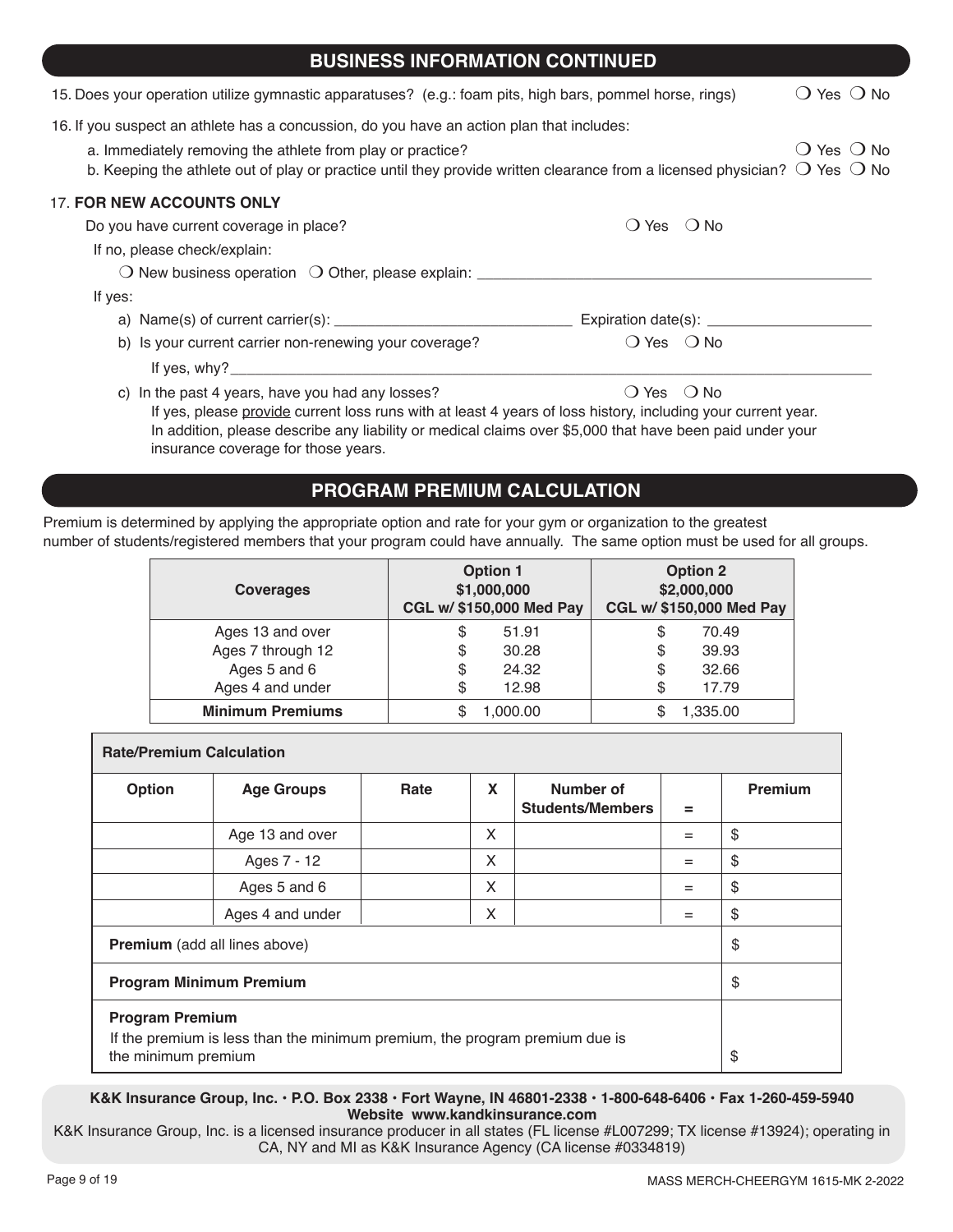#### **Non-registered Member Activity and/or Birthday or Social Party Coverage**

#### $\bigcirc$  Please check here and skip this section if you do not want this coverage.

Please select all of the activities you may have and report the total number of non-registered members of the gym and/or the number of separately enrolled participants in each of the activities listed below along with the number of birthday/social parties you may have at your facility. You must choose the same coverage and limits as purchased for your gym for non-registered member activities and/or birthday/social party coverage.

|                                           | <b>Option 1</b><br>\$1,000,000 CGL | <b>Option 2</b><br>\$2,000,000 CGL |
|-------------------------------------------|------------------------------------|------------------------------------|
| Martial Arts Programs & Classes           | \$14.50                            | \$19.15                            |
| Camps or Clinics                          | \$5.25                             | \$6.83                             |
| <b>Birthday or Social Party</b>           | \$31.14                            | \$42.24                            |
| All Other Activities, Classes or Programs | \$14.50                            | \$19.15                            |

|                                                                                              | <b>Type of Activity</b>                             | <b>Number of</b><br><b>Participants</b> | $\mathbf{X}$ | Rate | $=$ | <b>Premium</b> |
|----------------------------------------------------------------------------------------------|-----------------------------------------------------|-----------------------------------------|--------------|------|-----|----------------|
| $\left( \ \right)$                                                                           | Arts and/or craft classes                           |                                         | X            |      | $=$ | \$             |
| $\bigcirc$                                                                                   | Basketball and/or volleyball programs or classes    |                                         | X            |      | $=$ | \$             |
| $\bigcirc$                                                                                   | Camps or clinics                                    |                                         | $\mathsf{X}$ |      | $=$ | \$             |
| $\bigcirc$                                                                                   | Dance, drama and/or theater art programs or classes |                                         |              |      |     |                |
|                                                                                              |                                                     |                                         | X            |      | $=$ | \$             |
|                                                                                              |                                                     |                                         |              |      |     |                |
| $\bigcirc$                                                                                   | Martial arts programs or classes                    |                                         |              |      |     |                |
|                                                                                              |                                                     |                                         | X            |      | $=$ | \$             |
|                                                                                              |                                                     |                                         |              |      |     |                |
| $\mathbf{\Omega}$                                                                            | Swimming programs or classes                        |                                         | X            |      | $=$ | \$             |
| $\bigcirc$                                                                                   | Trial or open cheer                                 |                                         | X            |      | $=$ | \$             |
| $\Omega$                                                                                     | Yoga and/or exercise classes                        |                                         | X            |      | $=$ | \$             |
| $\bigcirc$                                                                                   |                                                     |                                         |              |      |     |                |
|                                                                                              |                                                     |                                         | X            |      | $=$ | \$             |
|                                                                                              | Note: This is subject to approval by us             |                                         |              |      |     |                |
| $\bigcirc$                                                                                   | Birthday/social parties                             | Number of<br>Parties Held<br>Annually   | X            |      | $=$ | \$             |
| Non-registered Member Activity and/or Birthday or Social Party Premium (add all lines above) |                                                     |                                         |              |      | \$  |                |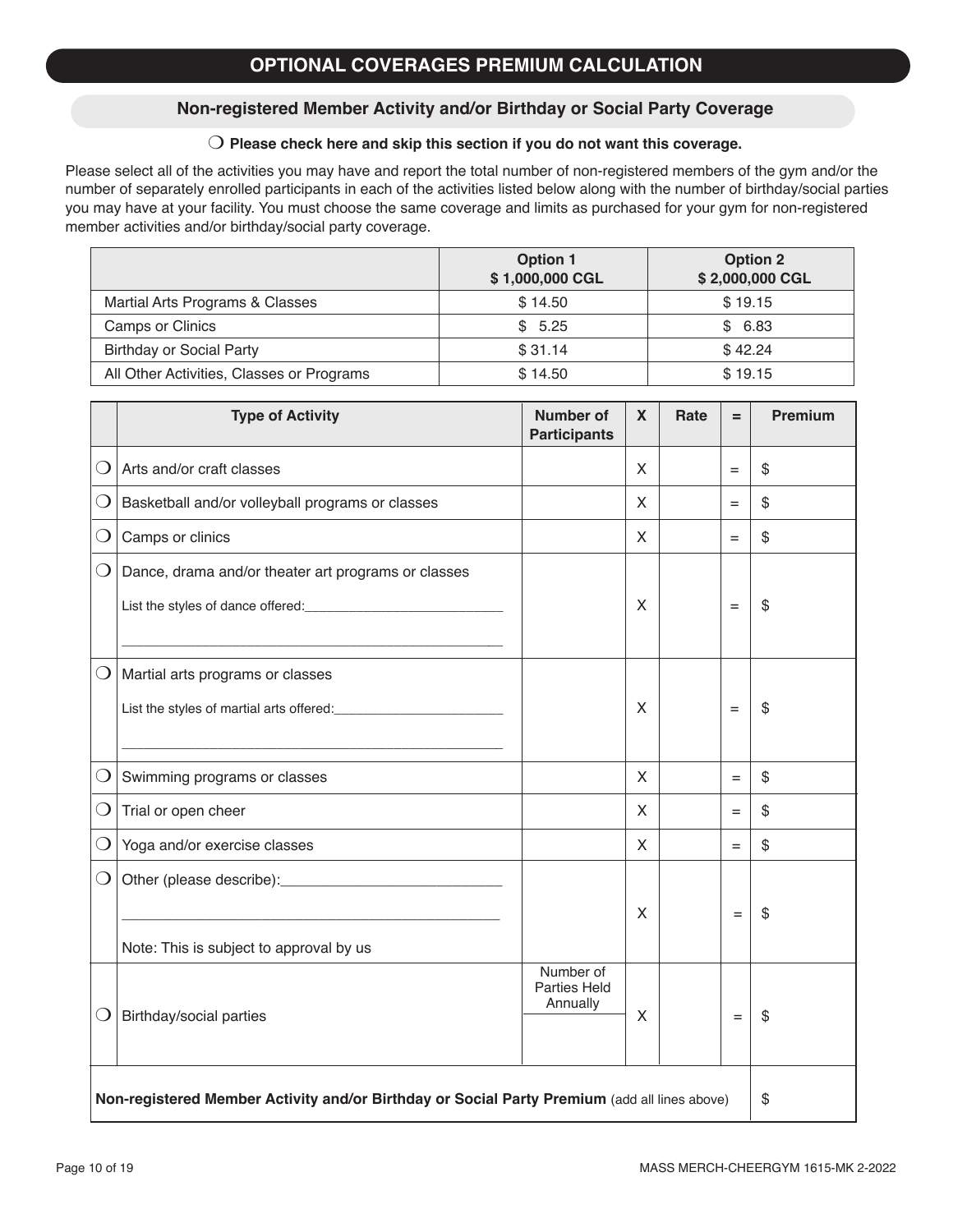# **OPTIONAL COVERAGES PREMIUM CALCULATION CONTINUED**

#### **Equipment and Contents Coverage**

#### TO AVOID A CO-INSURANCE PENALTY, YOU MUST INSURE 100% OF THE REPLACEMENT COST OF YOUR EQUIPMENT AND CONTENTS FOR ALL OF YOUR LOCATIONS.

#### O Check here and skip this section if you do not want this coverage option.

#### **Step 1: Fill in the values to determine your total replacement cost amount for ALL locations**

| Individually list any items with values over \$5,000                                                                                | <b>Value</b>                                                                                                               |
|-------------------------------------------------------------------------------------------------------------------------------------|----------------------------------------------------------------------------------------------------------------------------|
|                                                                                                                                     |                                                                                                                            |
|                                                                                                                                     |                                                                                                                            |
|                                                                                                                                     |                                                                                                                            |
| Provide values for categories below<br>(DO NOT include those values already shown above)                                            |                                                                                                                            |
|                                                                                                                                     |                                                                                                                            |
| Supplies & Inventory (office supplies, items held for sale)                                                                         |                                                                                                                            |
| Equipment & Contents (athletic equipment, electronics, furniture,                                                                   |                                                                                                                            |
| non-structural glass, phone/fax system, office contents, etc.)                                                                      |                                                                                                                            |
| Improvements & Betterments (items you have installed or altered<br>at your expense, such as flooring, mirrors, ceiling tile, window |                                                                                                                            |
| treatments, lighting, shelving, etc.) Receipt of purchase is required at the                                                        |                                                                                                                            |
| time of loss to show verification of purchase.                                                                                      |                                                                                                                            |
| Signs (indoor or outdoor)                                                                                                           |                                                                                                                            |
|                                                                                                                                     |                                                                                                                            |
|                                                                                                                                     |                                                                                                                            |
| Total replacement value for all location(s) (add all lines above)                                                                   | \$                                                                                                                         |
| Complete ONLY if your replacement cost value is over \$100,000<br>Step 2:                                                           |                                                                                                                            |
|                                                                                                                                     | 1. Please describe the building type your equipment is stored in (e.g.: frame or fire resistive warehouse)                 |
| 2. Do you have a security system in place?                                                                                          | $\bigcirc$ Yes $\bigcirc$ No                                                                                               |
| a. If yes, please describe: expression and the set of yes, please describe.                                                         |                                                                                                                            |
| 3. Is any other operations, besides your own, or equipment of others stored in the same facility                                    |                                                                                                                            |
| in which you store your equipment?                                                                                                  | $\bigcirc$ Yes $\bigcirc$ No                                                                                               |
|                                                                                                                                     |                                                                                                                            |
|                                                                                                                                     |                                                                                                                            |
| 4. Please attach a complete inventory list with values of each item                                                                 |                                                                                                                            |
| Step 3: Calculate premium                                                                                                           |                                                                                                                            |
| (If total calculated premium is less than the minimum premium, the total premium due is the minimum premium)                        |                                                                                                                            |
| <b>Equipment and Contents Premium</b>                                                                                               |                                                                                                                            |
| My total replacement value is between \$1 - \$10,000<br>(\$250 deductible will apply)                                               |                                                                                                                            |
| $$.03 \times $$ = \$                                                                                                                | \$                                                                                                                         |
| <b>Total Replacement Value</b>                                                                                                      | <b>Equipment and Contents Premium</b><br>(\$100.00 minimum premium applies)                                                |
| $\bigcirc$ My total replacement value is over \$10,000                                                                              | (\$1,000 deductible applies to values from \$10,001 - \$100,000 and a \$2,500 deductible applies to values over \$100,000) |
| $$.026 \times $$<br>$=$ \$                                                                                                          | \$                                                                                                                         |
| <b>Total Replacement Value</b>                                                                                                      | <b>Equipment and Contents Premium</b>                                                                                      |
|                                                                                                                                     | (\$100.00 minimum premium applies)                                                                                         |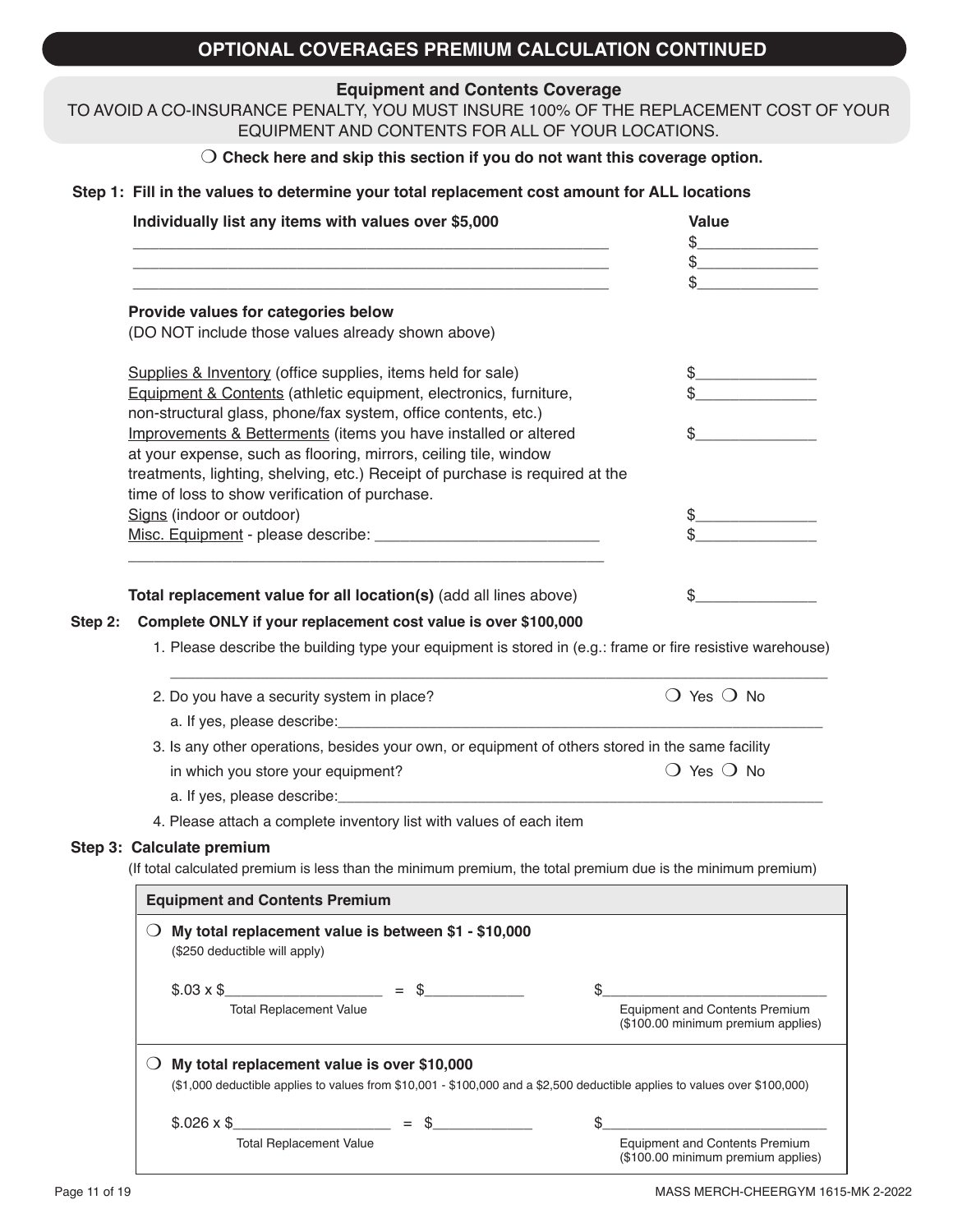# **OPTIONAL COVERAGES PREMIUM CALCULATION CONTINUED**

#### **Sexual Abuse or Sexual Molestation Liability Coverage OR Abuse, Molestation or Exploitation Defense Cost Reimbursement**

Coverage is contingent upon underwriting review and approval of the following questionnaire.

#### m **Check here and skip this section if you do not want this coverage option**

| 1. Does your organization currently have employees, volunteers or independent contractors?<br>The term "Volunteers" means someone, including parent volunteers, who exerts control over or supervises participants.                                                                 | Yes<br>$\left( \quad \right)$ | $\bigcirc$ No |
|-------------------------------------------------------------------------------------------------------------------------------------------------------------------------------------------------------------------------------------------------------------------------------------|-------------------------------|---------------|
| 2. Have any claims, allegations or charges of abuse, molestation or sexual misconduct<br>been made against you or your organization or anyone working on behalf of your<br>organization?<br>If yes, please explain: _____________                                                   | Yes                           | $\bigcirc$ No |
| 3. Are you aware of any occurrences that could lead to a claim?<br>If yes please explain:                                                                                                                                                                                           | Yes                           | $\odot$ No    |
| 4. Do you, your organization or sanctioning/governing body have written procedures in<br>place regarding the prevention and mitigation of abuse, molestation or sexual misconduct?<br>If yes:                                                                                       | $\bigcirc$ Yes                | $()$ No       |
| a. Do the procedures require that known or suspected abuse incidents must be<br>be reported to law enforcement?                                                                                                                                                                     | <b>Yes</b>                    | $()$ No       |
| b. Are written procedures provided or available to each employee, volunteer,<br>independent contractor or sanctioning/governing body member?                                                                                                                                        | Yes                           | $\bigcirc$ No |
| c. Does your written plan include reasonable procedures to limit one-on-one interactions $\bigcirc$ Yes<br>between a minor and an adult (who is not the minor's legal guardian) to those that are<br>observable by another adult and within an interruptible distance, except under |                               | $\bigcirc$ No |

- 5. Please complete the following questions regarding employee, volunteer, or independent contractor screening controls used by your organization.
	- $\bigcirc$  Check here and skip the chart below if you have no employees, volunteers, or independent contractors

| <b>Please Complete All Questions</b><br>The term "Volunteers/Independent contractors" in the following questions<br>means someone who exerts control over or supervises participants. | <b>Employees</b><br>(Check Here if<br>No Employees $\bigcirc$ ) | Volunteers/Independent<br>contractors<br>(Check Here if No Volunteers/<br>Independent contractors $\bigcirc$ ) |
|---------------------------------------------------------------------------------------------------------------------------------------------------------------------------------------|-----------------------------------------------------------------|----------------------------------------------------------------------------------------------------------------|
| Are employee/volunteer applications required?                                                                                                                                         | () No<br>( ) Yes                                                | $()$ Yes $()$ No                                                                                               |
| If yes, does the application include questions about whether<br>the individual has ever been convicted for any crime involving<br>physical violence or sex related offenses?          | () Yes () No                                                    | $()$ Yes $()$ No                                                                                               |
| If yes and applicant checks yes, do you reject the applicant?                                                                                                                         | () Yes () No                                                    | () Yes () No                                                                                                   |
| Are background checks provided by a third party vendor/service?                                                                                                                       | () Yes () No                                                    | ( ) Yes<br>∴ No                                                                                                |
| If yes, do you reject an applicant with any history of physical<br>violence or sex related offenses?                                                                                  | Yes<br>$\odot$ No<br>$\left( \quad \right)$                     | Yes<br>∶ ) N∩                                                                                                  |

\_\_\_\_\_\_\_\_\_\_\_\_\_\_\_\_\_\_\_\_\_\_\_\_\_\_\_\_\_\_\_\_\_\_\_\_\_\_\_\_\_\_\_\_\_\_\_\_\_\_\_\_\_\_\_\_\_\_\_\_\_\_\_\_\_\_\_\_\_\_\_\_\_\_\_\_\_\_\_\_\_\_\_\_\_\_\_\_\_\_\_\_\_\_ \_\_\_\_\_\_\_\_\_\_\_\_\_\_\_\_\_\_\_\_\_\_\_\_\_\_\_\_\_\_\_\_\_\_\_\_\_\_\_\_\_\_\_\_\_\_\_\_\_\_\_\_\_\_\_\_\_\_\_\_\_\_\_\_\_\_\_\_\_\_\_\_\_\_\_\_\_\_\_\_\_\_\_\_\_\_\_\_\_\_\_\_\_\_ \_\_\_\_\_\_\_\_\_\_\_\_\_\_\_\_\_\_\_\_\_\_\_\_\_\_\_\_\_\_\_\_\_\_\_\_\_\_\_\_\_\_\_\_\_\_\_\_\_\_\_\_\_\_\_\_\_\_\_\_\_\_\_\_\_\_\_\_\_\_\_\_\_\_\_\_\_\_\_\_\_\_\_\_\_\_\_\_\_\_\_\_\_\_ \_\_\_\_\_\_\_\_\_\_\_\_\_\_\_\_\_\_\_\_\_\_\_\_\_\_\_\_\_\_\_\_\_\_\_\_\_\_\_\_\_\_\_\_\_\_\_\_\_\_\_\_\_\_\_\_\_\_\_\_\_\_\_\_\_\_\_\_\_\_\_\_\_\_\_\_\_\_\_\_\_\_\_\_\_\_\_\_\_\_\_\_\_\_

Please explain any "No" responses to questions asked in #5: \_\_\_\_\_\_\_\_\_\_\_\_\_\_\_\_\_\_\_\_\_

emergency circumstances?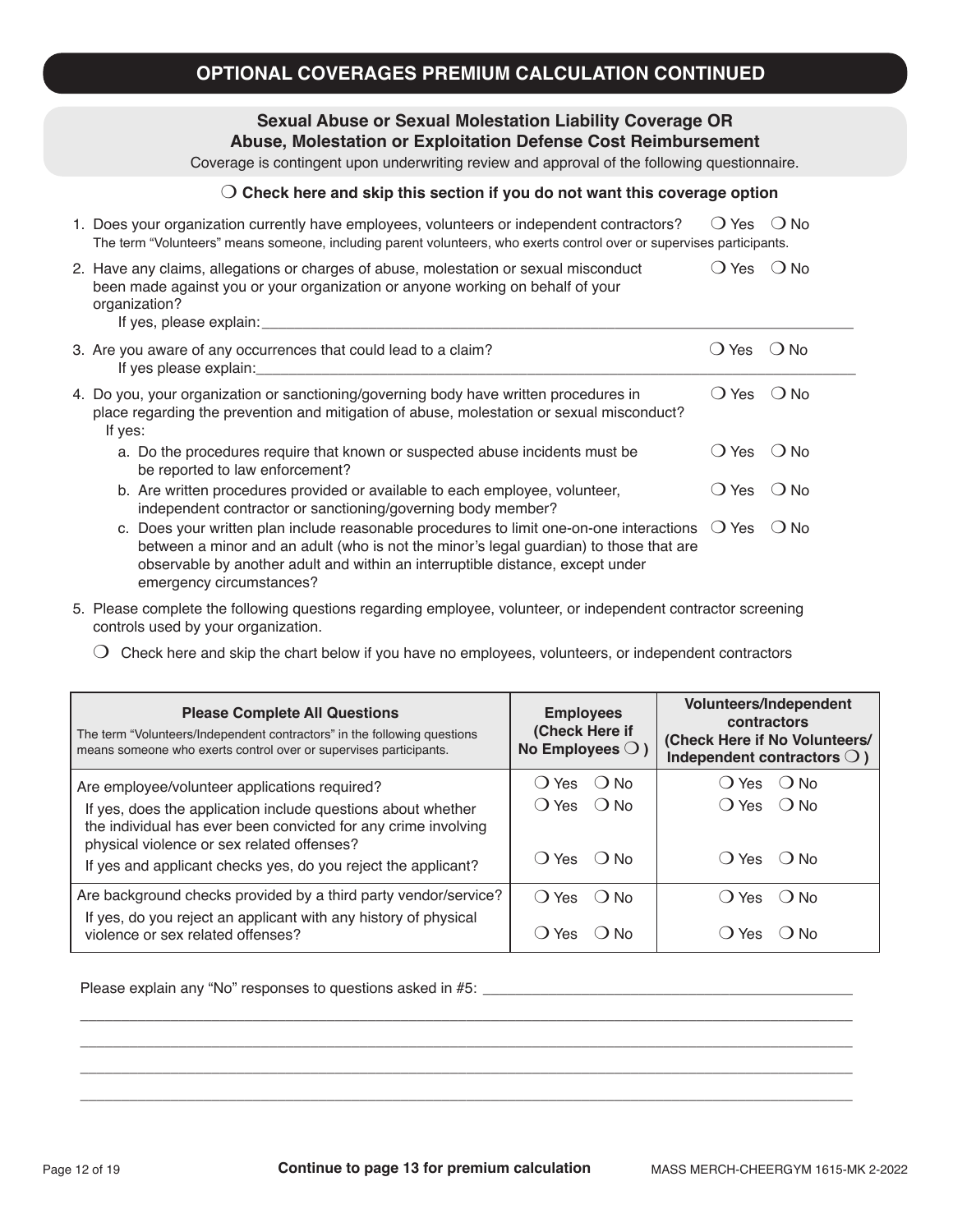### **OPTIONAL COVERAGES PREMIUM CALCULATION CONT.**

#### **Sexual Abuse or Sexual Molestation Liability Coverage OR Abuse, Molestation or Exploitation Defense Cost Reimbursement Continued**

Premium is determined by applying the appropriate option and rate for your school or organization to the greatest number of students which you have reported on pages 9 and 10. Two options are available. **Please choose only one option.**

| <b>Options</b>                                                                      | <b>Age Group/Activity Type</b>                                                                                                                                                                        | Rate<br>(per participant) | X | Total # of<br><b>Participants</b><br>(see pages 9 & 10) | $=$ | <b>Premium</b> |
|-------------------------------------------------------------------------------------|-------------------------------------------------------------------------------------------------------------------------------------------------------------------------------------------------------|---------------------------|---|---------------------------------------------------------|-----|----------------|
|                                                                                     | Age 13 and over                                                                                                                                                                                       | \$7.43                    | X |                                                         | $=$ | \$             |
|                                                                                     | Ages 7 through 12                                                                                                                                                                                     | \$3.86                    | X |                                                         | $=$ | \$             |
|                                                                                     | Ages 5 and 6                                                                                                                                                                                          | \$3.33                    | X |                                                         | $=$ | \$             |
|                                                                                     | Ages 4 and under                                                                                                                                                                                      | \$1.92                    | X |                                                         | $=$ | \$             |
| Option 1 -<br>\$1,000,000<br>Sexual Abuse or Sexual<br><b>Molestation Liability</b> | Non-registered<br>Member Activity(s)<br>• Arts and/or crafts<br>• Basketball and/or volleyball<br>• Dance, drama and/or theater<br>• Swimming<br>• Trial or open gymnastics<br>• Yoga and/or exercise | \$1.86                    | X |                                                         | $=$ | \$             |
|                                                                                     | <b>Martial Arts Activity</b>                                                                                                                                                                          | \$1.86                    | X |                                                         | $=$ | \$             |
|                                                                                     | Camp/Clinic                                                                                                                                                                                           | \$0.63                    | X |                                                         | $=$ | \$             |
|                                                                                     | <b>Birthday or Social Party</b>                                                                                                                                                                       | \$4.44<br>per party       | X | # of parties                                            | $=$ | \$             |
|                                                                                     | <b>TOTAL Sexual Abuse/Sexual Molestation Liability Premium</b><br>(add all lines above, \$150.00 minimum premium applies)                                                                             |                           |   |                                                         |     | \$             |

**O Option 2** - \$100,000 Abuse, Molestation, or Exploitation Defense Cost Reimbursement  $\frac{1}{3}$  100.00

**COSTS ARE 20% FULLY EARNED AND NON-REFUNDABLE/NON-TRANSFERRABLE ONCE COVERAGE BEGINS.\* COVERAGE IS CONTINGENT UPON RECEIPT OF PAYMENT AND A FULLY COMPLETED ENROLLMENT FORM.**

#### **NO COVERAGE WILL BE DEEMED IN EFFECT UNTIL THE ACCURATE PAYMENT IS RECEIVED BY THE COMPANY OR THEIR REPRESENTATIVE.**

#### **CANCELLATIONS/CHANGES CAN ONLY BE MADE BY THE NAMED INSURED.**

\*See page 4. Sexual Abuse/Molestation options are 100% fully earned at inception (may vary by state).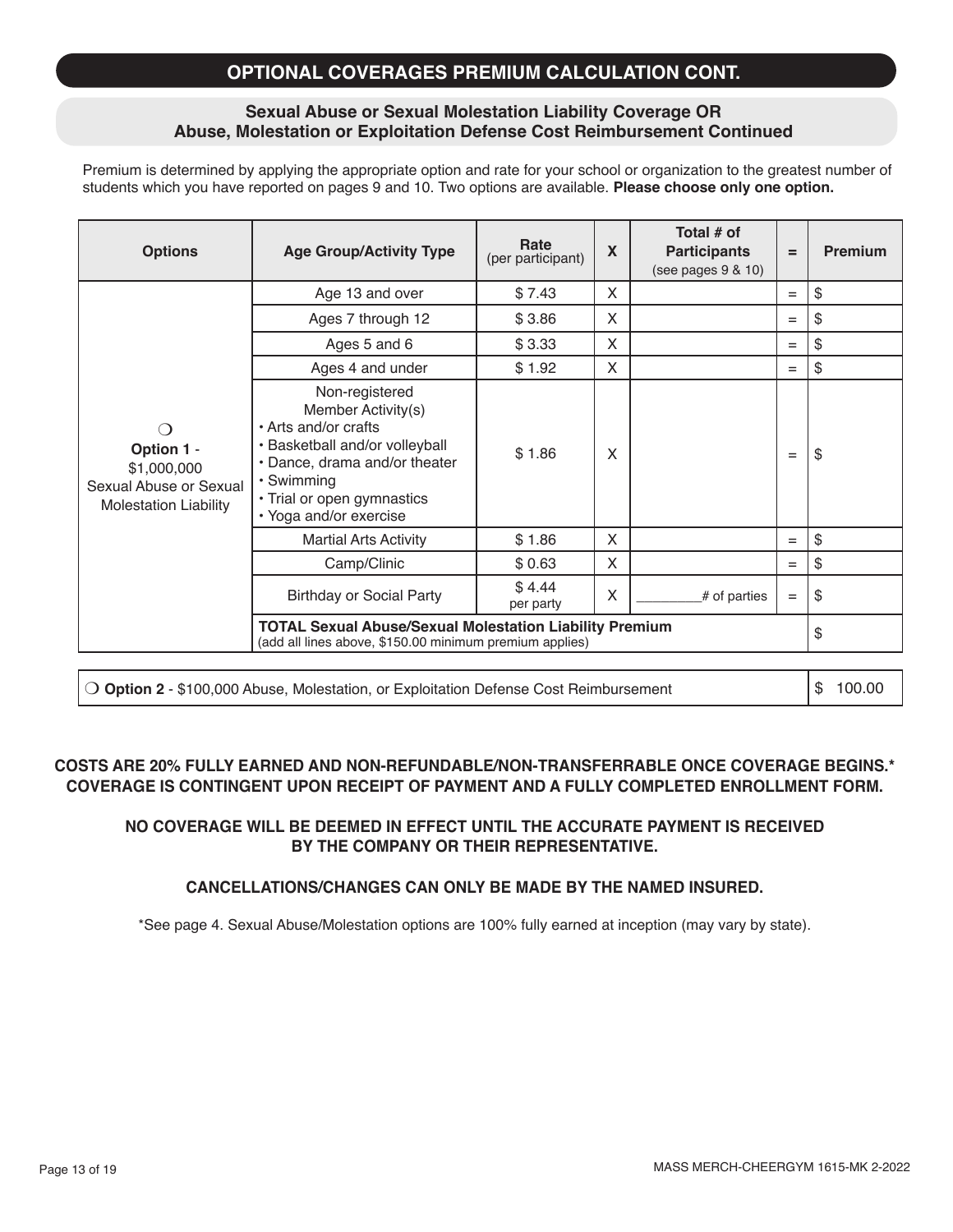### **CERTIFICATE REQUESTS**

| not be automatically renewed. | Once your enrollment form is approved, you will receive a Certificate of Insurance as evidence that coverage is bound.<br>Complete this section if you require additional certificates listing a facility, property owner or similar third-party as an<br>additional insured on your policy. Provide a separate request for each additional certificate needed.<br>Note: Please request all additional insureds needed for this policy term. Additional insureds from the expiring policy term will |
|-------------------------------|-----------------------------------------------------------------------------------------------------------------------------------------------------------------------------------------------------------------------------------------------------------------------------------------------------------------------------------------------------------------------------------------------------------------------------------------------------------------------------------------------------|
|                               | 1. When is this certificate needed? : $\frac{1}{\frac{1}{2} \cdot \frac{1}{2} \cdot \frac{1}{2} \cdot \frac{1}{2} \cdot \frac{1}{2} \cdot \frac{1}{2} \cdot \frac{1}{2} \cdot \frac{1}{2} \cdot \frac{1}{2} \cdot \frac{1}{2} \cdot \frac{1}{2} \cdot \frac{1}{2} \cdot \frac{1}{2} \cdot \frac{1}{2} \cdot \frac{1}{2} \cdot \frac{1}{2} \cdot \frac{1}{2} \cdot \frac{1}{2} \cdot \frac{1}{2} \cdot \frac{1}{2$                                                                                   |
|                               | 2. This certificate is for: $\bigcirc$ General Liability Coverage $\bigcirc$ Equipment & Contents/Inland Marine Coverage (if applicable)                                                                                                                                                                                                                                                                                                                                                            |
|                               | 3. What is the additional insured's relationship to you? $\bigcirc$ Owner/manager/lessor of premises (facility or venue)<br>$\bigcirc$ Sponsor $\bigcirc$ Co-promoter $\bigcirc$ Lessor of equipment/contents (liability) $\bigcirc$ Loss Payee (equipment/contents)<br>$\bigcirc$ Other (please identify/explain):<br>NOTE: The certificate holder will automatically be an Additional Insured for an Owner/manager/lessor, Sponsor or Co-Promoter relationship                                    |
|                               |                                                                                                                                                                                                                                                                                                                                                                                                                                                                                                     |
|                               |                                                                                                                                                                                                                                                                                                                                                                                                                                                                                                     |
|                               | 5. Does the certificate holder/additional insured require any special wording or endorsements? $\bigcirc$ Yes $\bigcirc$ No<br>If yes, check all that apply: $\bigcirc$ CG2026 $\bigcirc$ Primary/noncontributory $\bigcirc$ Waiver of subrogation                                                                                                                                                                                                                                                  |
|                               | $\bigcirc$ Other (please explain):                                                                                                                                                                                                                                                                                                                                                                                                                                                                  |
|                               | NOTE: If you are not sure, please attach a copy of the insurance requirements/instructions you've received.                                                                                                                                                                                                                                                                                                                                                                                         |
|                               |                                                                                                                                                                                                                                                                                                                                                                                                                                                                                                     |
| 7. For Loss Payee:            |                                                                                                                                                                                                                                                                                                                                                                                                                                                                                                     |
|                               | The most common delay in certificate processing is caused by providing partial or incorrect name and/or instructions.                                                                                                                                                                                                                                                                                                                                                                               |

**Please check your request carefully before submitting.**

# **COVERAGE EXCLUSIONS**

The following notable exclusions are contained in the commercial general liability coverage provided by this program (note: state variations may apply). Abuse, molestation, or exploitation (unless optional coverage is reported, approved by us, and appropriate premium paid); Asbestos; Childcare/babysitting services; Commercial general liability standard exclusions (CG0001 4/13 edition); Cap on losses from certified acts of terrorism; Climbing walls exceeding ten (10) feet in height with no safety harness system (unless reported to and approved by us); Communicable disease; Cryogenic chambers/therapy; Cyber incident, data compromise, and violation of statutes related to personal data; Cycling (other than stationary); Dance operations that are not eligible for coverage under this program: ballroom rental facilities, banquet and reception halls, caberets, dance halls, discotheques, nightclubs, production companies, professional dance companies and professional touring companies; Employment related practices; Fireworks; Fungi or bacteria; High wires, ribbon/fabric performing devices or trapeze systems more than 5 feet from the ground without a safety harness; Instruction/activities held on or in open water (e.g.: lakes, ponds, ocean); Lead; Martial arts styles consisting of: the sport of boxing (contact/sparring), dim mak, haganah, kali/escrima, mixed martial arts, savate, sayoc kali, thai boxing/muay thai, training programs for law enforcement, public safety and military personnel, ultimate fighting/extreme fighting/cage fighting and the sport of wrestling; Massage therapy; Medical, therapy or health care services; Multi-passenger vehicles; Nuclear energy; Parkour, obstacle course, ninja, free-running, tricking, urban gymnastics, extreme tumbling, or any similar type programs; Programs involving professional medical or behavioral treatments or counseling; Salon services or indoor tanning; Saunas, steam rooms, Jacuzzis, hot tubs, whirlpools or spas; Sexually transmitted disease; Silica or silica-related dust; Specified recreational activities - Aircraft/ hot air balloon; Airport; Amusement devices: The ownership, operation, maintenance or use of any device or equipment a person rides for enjoyment, including, but not limited to: mechanical or non-mechanical ride, slide, or water slide (including any ski or tow when used in conjunction with a water slide), inflatable recreational device (unless reviewed and approved by us). This exclusion does not apply to video or computer games or any device that is specifically designated for the training or instruction of the activity for which you are enrolled; Animals; Bungee; Dunk tank; Haunted attraction; Performer (injury or death to any performer or entertainer during any activity, event or exhibition including but not limited to any stunt, concert, show or theatrical event. This exclusion does not apply to participants in any activity, event or exhibition that are part of the designated operations for which you are enrolled; Rodeo; Saddle animal; Snowmobile; Sports rehabilitation services/ therapy; Swimming pools (unless reported to, approved by us, and appropriate premium paid); The sale or distribution of medicinal, herbal and/or nutritional products; Total pollution with a building heating, cooling & dehumidifying equipment exception and hostile fire exception; Transportation of participants; Unmanned aircraft; Use of projectile weapons including, but not limited to firearms and tasers, and defense sprays; Use of sharpened/bladed weapons; Those operations listed as ineligible: Circus skills training; Your operations as a sport complex or multi-purpose facility, except those sport()s) and/or subsidiary activities you have reported to, approved by us, and appropriate premium paid; Trampoline parks/facilities; Gymnastic facilities/operations or operations that utilize gymnastic apparatuses (e.g.: foam pits, rings, high bars, pommel horse)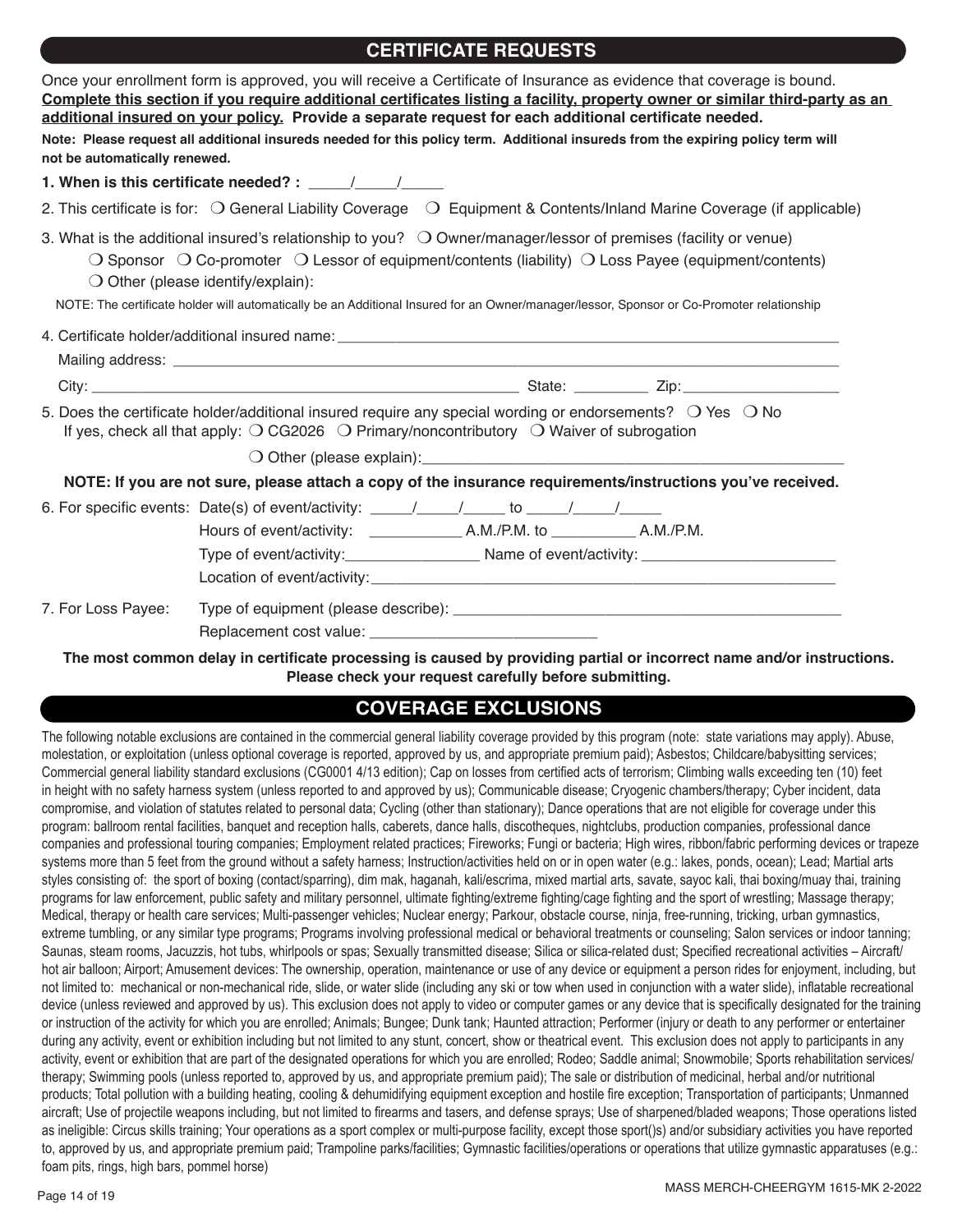# Program Premium  $\uparrow$ Non-registered Member Activity and/or Birthday or Social Party Premium (optional coverage)  $\parallel$  \$ Equipment and Contents Premium (optional coverage)  $\S$ Sexual Abuse/Sexual Molestation Premium (optional coverage)  $\sim$  \$100,000 Defense Reimbursement Only OR  $\sim$  \$1,000,000 Liability Limit  $\sim$ **Premium subtotal** (add all lines above) **by the contract of the contract of the contract of the contract of the contract of the contract of the contract of the contract of the contract of the contract of the contract of t** Risk Purchasing Group Administration Fee (Required)  $\begin{array}{|l|l|}\n\hline\n\end{array}$  \$ 15.00 (B) **Total Cost Due** (add lines A + B)  $\qquad$  **\$ TOTAL COST SUMMARY**

# **ATTENTION: AGENTS**

**AGENTS: YOU MUST COMPLETE THE AGENT WARRANTY SECTION BELOW. Enrollments cannot be accepted unless this section is completed.**

| Please complete the information below. |         |                                     |                        |     |  |
|----------------------------------------|---------|-------------------------------------|------------------------|-----|--|
|                                        |         |                                     |                        |     |  |
| Agency complete mailing address:       |         |                                     |                        |     |  |
|                                        | Address | City                                | State                  | Zip |  |
|                                        |         | $A$ gency fax: $($ $)$ $)$ $\qquad$ |                        |     |  |
|                                        |         |                                     | $\frac{1}{2}$ Tax I.D. |     |  |
| Agent License #:                       |         |                                     |                        |     |  |

I represent and warrant as an insurance producer that I currently maintain, and will maintain, all individual, corporate or agency licenses or permits to conduct insurance business in the state coverage for this insured is being written. I further represent and warrant that I currently maintain errors and omissions insurance with a minimum limit of \$1,000,000 for myself, my officers, and employees. If requested by K&K, I will provide K&K with reasonably satisfactory evidence of all of the above mentioned items.

**Note:** Agents do not have authority to issue binders or a certificate of insurance on behalf of this program. A 10% commission is available to licensed agents for this program. Please remit net payment of premium. Commissions will not be calculated on any fees added to the total premium.

**Agent signature**: \_\_\_\_\_\_\_\_\_\_\_\_\_\_\_\_\_\_\_\_\_\_\_\_\_\_\_\_\_\_\_\_\_\_\_\_\_\_\_\_\_\_\_\_ **Date:** \_\_\_\_\_\_\_\_\_\_\_\_\_\_\_\_\_\_\_\_\_\_\_\_\_\_\_\_\_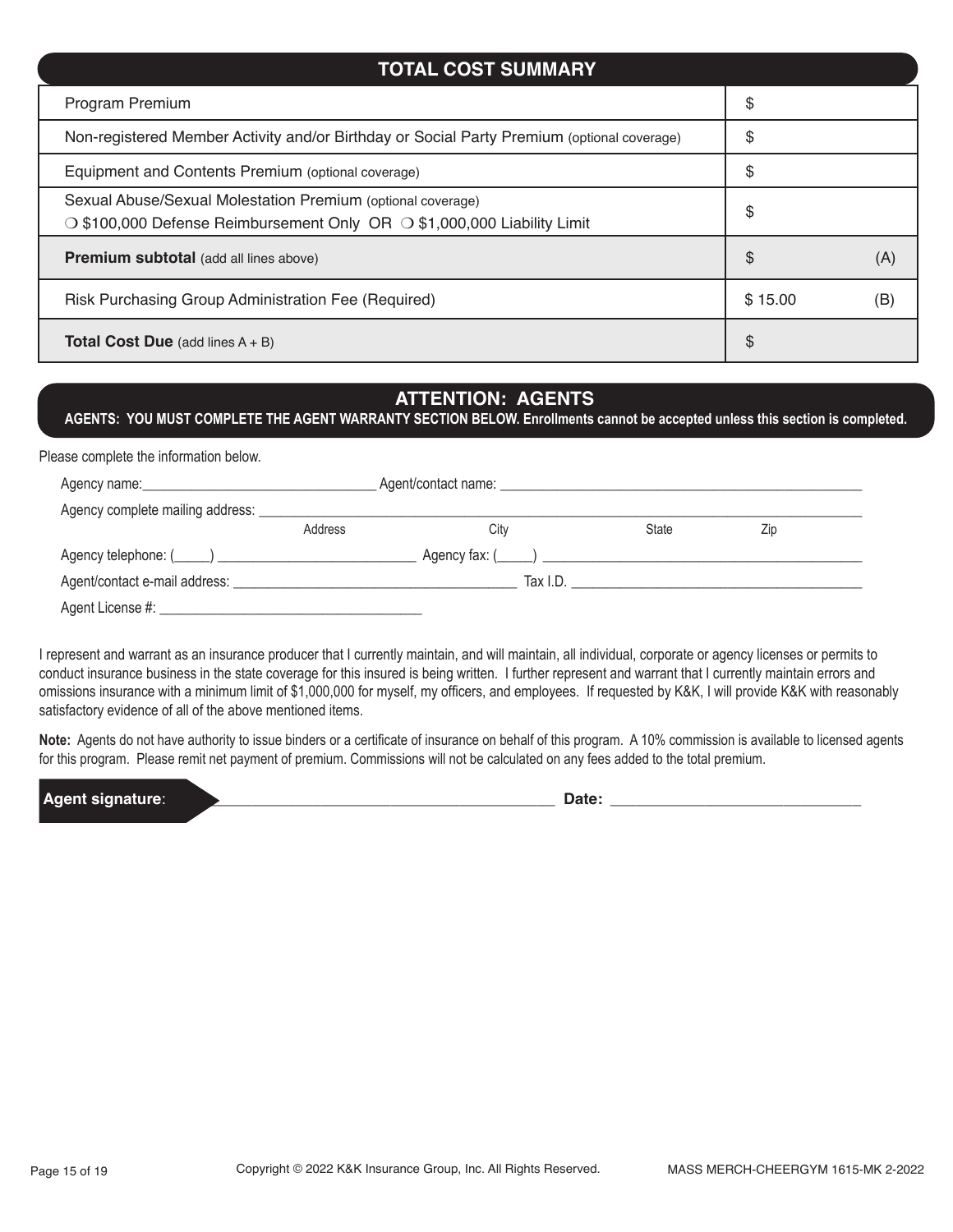# **Electronic Signature Disclosure and Consent PLEASE READ, COMPLETE #9 BELOW, AND SIGN ON PAGE 17**

#### **Electronic Signature Disclosure and Consent**

The Electronic Signatures in Global and National Commerce Act (15 U.S.C. § 7001, et seq.) provides that a signature, contract or other record may not be denied legal effect, validity or enforceability solely because it is in electronic form or because an electronic signature was used in a transaction.

K&K Insurance Group (K&K), whether on its own behalf, and/or on behalf of an insurer and/or third parties, may utilize the internet, email, cloud services, digital storage, digital media or similar electronic means to transmit Policy Documents to its clients. This Agreement informs you of your rights when we are delivering and you are receiving such documents from us electronically.

By agreeing to proceed with this transaction, you acknowledge and consent to the following:

- 1. I hereby voluntarily consent to proceeding with this transaction, and all subsequent actions related to this transaction, electronically.
- 2. I understand that further documents relating to this insurance purchased through K&K, including but not limited to correspondence, communications, confirmations, requests for premium payments and policy documents, may, to the extent permitted by law, be transmitted by electronic means to me, including by e-mail sent to the e-mail address I have provided as part of this transaction and/or my on-line registration. I consent to such documents being provided to me electronically.
- 3. Notwithstanding paragraph 2, any notice of cancellation shall be sent to me by mailing to the address I have provided as part of my registration and/or application for insurance, or to such other address for which I have provided notice pursuant to the terms of the policy.
- 4. Any change or revision to the e-mail address or other electronic contact information which I have provided as part of this transaction and/or my on-line registration process shall be requested by me by faxing, emailing or by mailing a written notice to: K&K Insurance; 1712 Magnavox Way; Fort Wayne, IN 46804.
- 5. I understand that I have the right to obtain a paper copy of any electronic record provided to me pursuant to this transaction or any subsequent transaction involving my coverage by mailing a written request to the address provided in paragraph 4.
- 6. In order to access the electronic records provided, the following hardware and software are required: (a) a personal computer or other device through which Internet access is available, (b) an Internet connection, (c) an e-mail account with an Internet service provider, and (d) Adobe Acrobat Reader.
- 7. I understand that I have the right and option to withdraw my consent to the receipt of further electronic documents at any time by faxing, emailing or mailing a written request to the address provided in paragraph 4. By withdrawing my consent to electronic delivery of documents I understand that I will receive a paper copy of future policy documentation.
- 8. Information relating to this transaction is subject to the terms of our privacy statement, a copy of which is provided at www.kandkinsurance.com.
- 9. DOCUMENT DELIVERY. After this enrollment form is approved, you will receive a certificate of insurance showing evidence that coverage has been bound. When submitted through an insurance agent or broker, this coverage document will only be delivered to them. Additional certificate requests will be issued to the same person. Providing an email address in this application will be deemed consent to us to deliver documents and communication to you electronically.

If you **DO NOT** want to be emailed please check here and select your preferred method of document delivery.  $\bigcirc$ 

 $\frac{1}{\sqrt{2}}$  ,  $\frac{1}{\sqrt{2}}$  ,  $\frac{1}{\sqrt{2}}$  ,  $\frac{1}{\sqrt{2}}$  ,  $\frac{1}{\sqrt{2}}$  ,  $\frac{1}{\sqrt{2}}$  ,  $\frac{1}{\sqrt{2}}$  ,  $\frac{1}{\sqrt{2}}$  ,  $\frac{1}{\sqrt{2}}$  ,  $\frac{1}{\sqrt{2}}$  ,  $\frac{1}{\sqrt{2}}$  ,  $\frac{1}{\sqrt{2}}$  ,  $\frac{1}{\sqrt{2}}$  ,  $\frac{1}{\sqrt{2}}$  ,  $\frac{1}{\sqrt{2}}$ 

| αλ ιυ.   | − ott∽<br>auu. |  |
|----------|----------------|--|
| Mail to: | αιιι           |  |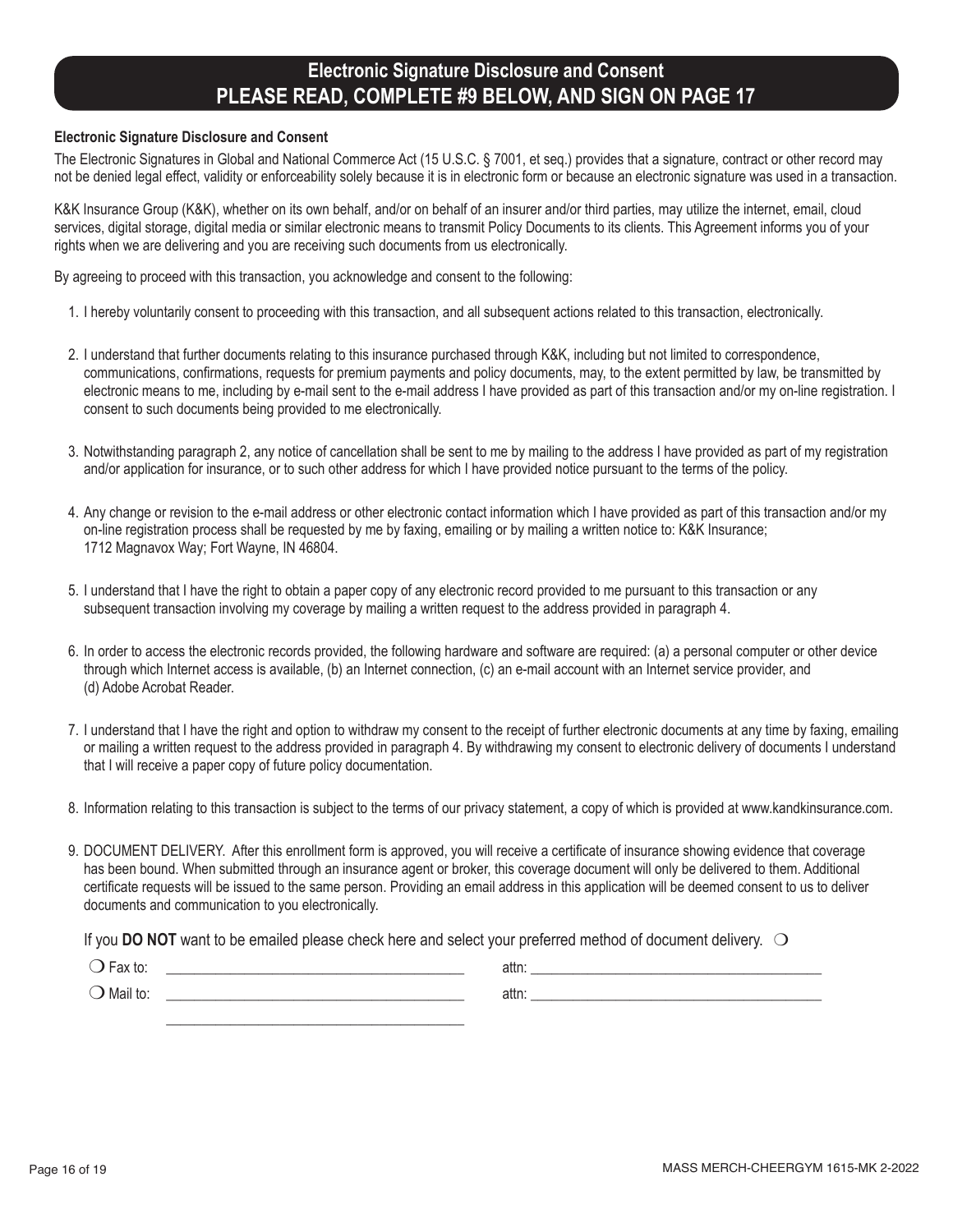### **COMPENSATION AND REPRESENTATION STATEMENT**

**Compensation and Other Disclosure Information:** K&K Insurance Group, Inc. ("K&K") is an insurance producer licensed in your state. Insurance producers are authorized by their license to confer with insurance purchasers about the benefits, terms and conditions of insurance contracts; to offer advice concerning the substantive benefits of particular insurance contracts; to sell insurance; and to obtain insurance for purchasers. The role of the producer in any particular transaction involves one or more of these activities. Compensation will be paid to the producer, based on the insurance contract the producer sells. Depending on the insurer(s) and insurance contract(s) the purchaser selects, compensation will be paid by the insurer(s) selling the insurance contract or by another third party. Such compensation may vary depending on a number of factors, including the insurance contract(s) and the insurer(s) the purchaser selects. In addition, K&K may charge a fee for administrative services. Your signature on your application, quote form, check, credit card and/or other authorization for payment of your premium, will be deemed to signify your consent to and acceptance of the terms and conditions including the compensation, as disclosed above, that is to be received by K&K. The insurance purchaser may obtain information about compensation expected to be received by the producer based in whole or in part on the sale of insurance to the purchaser, and compensation expected to be received based in whole or in part of any alternative quotes presented to the purchaser by the producer, by emailing a written request to warranty@kandkinsurance.com.

In addition, premiums paid by clients to K&K for remittance to insurers, client refunds and claim payments paid to K&K by insurance companies for remittance to clients are deposited into fiduciary accounts in accordance with applicable insurance laws until they are due to be paid to the insurance company or Client. Subject to such laws and the applicable insurance company's consent, where required, K&K will retain the interest or investment income earned while such funds are on deposit in such accounts.

In placing, renewing, consulting on or servicing your insurance coverages K&K and its affiliates may participate in contingent commission arrangements with insurance companies that provide for additional contingent compensation, if, for example, certain underwriting, profitability, volume or retention goals are achieved. Such goals are typically based on the total amount of certain insurance coverages placed by K&K with the insurance company or the overall performance of the policies placed with that insurance company, not on an individual policy basis. As a result, K&K may be considered to have an incentive to place your insurance coverages with a particular insurance company. Where K&K participates in contingent commission arrangements with insurance companies, K&K may be entitled to additional commission in the range of 0 to 5% depending upon whether and when specified thresholds are achieved.

Our liability to you, in total, for the duration of our business relationship for any and all damages, costs, and expenses (including but not limited to attorneys' fees), whether based on contract, tort (including negligence), or otherwise, in connection with or related to our services (including a failure to provide a service) that we provide in total shall be limited to the lesser of \$2,500,000 or the singular annual limit of the policy of insurance procured by us on your behalf from which your damages arise.

This liability limitation applies to you, our client, and extends to our client's parent(s), affiliates, subsidiaries, and their respective directors, officers, employees and agents (each a "Client Group Member" of the "Client Group") wherever located that seek to assert claims against K&K, and its parent(s), affiliates, subsidiaries and their respective directors, officers, employees and agents (each an "K&K Group Member" of the "K&K Group"). Nothing in this liability limitation section implies that any K&K Group Member owes or accepts any duty or responsibility to any Client Group Member.

If you or any of your Group Members asserts any claims or makes any demands against us or any K&K Group Member for a total amount in excess of this liability limitation, then you agree to indemnify K&K for any and all liabilities, costs, damages and expenses, including attorneys' fees, incurred by K&K or any K&K Group Member that exceeds this liability limitation.

Aon Corporation, our ultimate parent company, and its affiliates have from time to time sponsored and invested in insurance and reinsurance companies. While we generally undertake such activities with a view to creating an orderly flow of capacity for our clients, we also seek an appropriate return on our investment. These investments, for which Aon is generally at-risk for potential price loss, typically are small and range from fixed-income to common stock transactions. In such case, the gains or losses we make through your investments could potentially be linked, in part, to the results of treaties or policies transacted with you. Please visit the Aon website at http://www.aon.com/market\_relationships for a current listing of insurance and reinsurance carriers in which Aon Corporate and its affiliates hold any ownership interest.

#### **Representation Statement**

The undersigned authorized officer of the applicant declares that the statements set forth herein are true to the best of his or her knowledge. The undersigned authorized officer agrees that if the information supplied on the application changes between the date of the application and the effective date of the insurance, he/she (undersigned) will immediately notify the insurer of such changes, and the insurer may withdraw or modify any outstanding quotations and/or authorization or agreement to bind the insurance. Signing of this application does not bind the applicant to the insurer to complete the insurance.

I am aware that accurate reporting is required for premium calculation and that my books and records, as they relate to this coverage, may be examined or audited by the company at any time during the coverage period and up to three years thereafter. I acknowledge that intentional misrepresentation or misreporting may jeopardize coverage and that the company reserves the right to decline/void any ineligible coverage.

I further acknowledge that, I have reviewed all information provided with this enrollment form and understand the exclusions which apply, as well as the activities and operations for which coverage is not provided.

| Applicant name (from page 7)  |        |
|-------------------------------|--------|
| Applicant or agent signature: | Date.  |
| Printed name:                 | Title: |

**If an agent:** Check here to acknowledge you are signing on behalf of the named insured  $\bigcirc$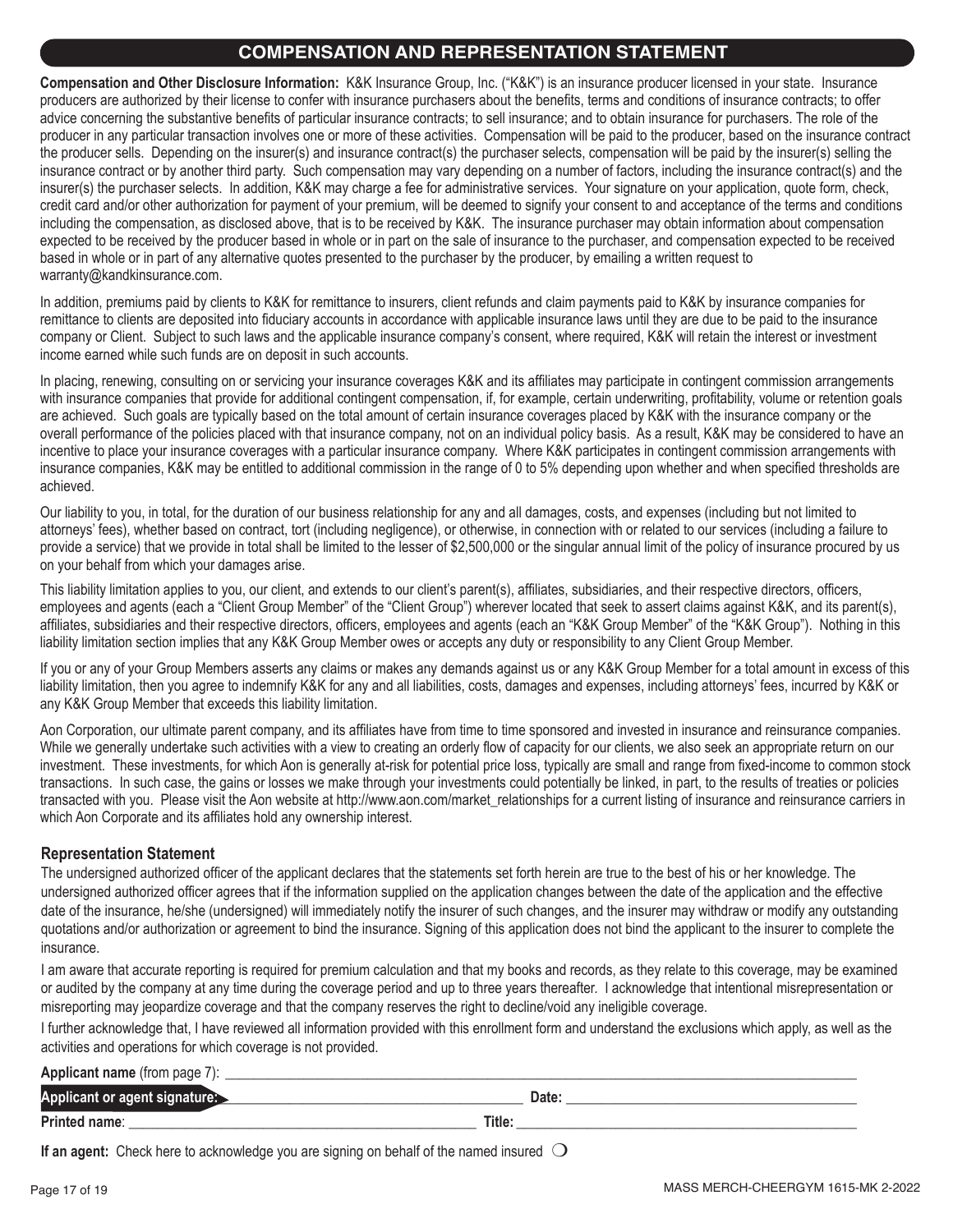### **IMPORTANT INFORMATION. PLEASE READ.**

#### **Fair Credit Report Act Notice**

Personal information about you, including information from a credit or other investigative report, may be collected from persons other than you in connection with this application for insurance and subsequent amendments and renewals. Such information as well as other personal and privileged information collected by us or our agents may in certain circumstances be disclosed to third parties without your authorization. Credit scoring information may be used to help determine either your eligibility for insurance or the premium you will be charged. We may use a third party in connection with the development of your score. You have the right to review your personal information in our files and can request correction of any inaccuracies. A more detailed description of your rights and our practices regarding such information is available upon request. Contact your agent or broker for instructions on how to submit a request to us

#### **Fraud Warning**

**Applicable in AL, AR, DC, LA, MD, NM, RI and WV:** Any person who knowingly (or willfully)\* presents a false or fraudulent claim for payment of a loss or benefit or knowingly (or willfully)\* presents false information in an application for insurance is guilty of a crime and may be subject to fines and confinement in prison. \*Applies in MD only.

**Applicable in CO:** It is unlawful to knowingly provide false, incomplete, or misleading facts or information to an insurance company for the purpose of defrauding or attempting to defraud the company. Penalties may include imprisonment, fines, denial of insurance and civil damages. Any insurance company or agent of an insurance company who knowingly provides false, incomplete, or misleading facts or information to a policyholder or claimant for the purpose of defrauding or attempting to defraud the policyholder or claimant with regard to a settlement or award payable from insurance proceeds shall be reported to the Colorado Division of Insurance within the Department of Regulatory Agencies.

**Applicable in FL and OK:** Any person who knowingly and with intent to injure, defraud, or deceive any insurer files a statement of claim or an application containing any false, incomplete, or misleading information is guilty of a felony (of the third degree)\*. \*Applies in FL only.

**Applicable in KS:** Any person who, knowingly and with intent to defraud, presents, causes to be presented or prepares with knowledge or belief that it will be presented to or by an insurer, purported insurer, broker or any agent thereof, any written, electronic, electronic impulse, facsimile, magnetic, oral, or telephonic communication or statement as part of, or in support of, an application for the issuance of, or the rating of an insurance policy for personal or commercial insurance, or a claim for payment or other benefit pursuant to an insurance policy for commercial or personal insurance which such person knows to contain materially false information concerning any fact material thereto; or conceals, for the purpose of misleading, information concerning any fact material thereto commits a fraudulent insurance act.

**Applicable in KY, NY, OH and PA:** Any person who knowingly and with intent to defraud any insurance company or other person files an application for insurance or statement of claim containing any materially false information or conceals for the purpose of misleading, information concerning any fact material thereto commits a fraudulent insurance act, which is a crime and subjects such person to criminal and civil penalties (not to exceed five thousand dollars and the stated value of the claim for each such violation)\*. \*Applies in NY only.

**Applicable in ME, TN, VA and WA:** It is a crime to knowingly provide false, incomplete or misleading information to an insurance company for the purpose of defrauding the company. Penalties (may)\* include imprisonment, fines and denial of insurance benefits. \*Applies in ME only.

**Applicable in MN:** A person who files a claim with intent to defraud or helps commit a fraud against an insurer is guilty of a crime.

**Applicable in NJ:** Any person who includes any false or misleading information on an application for an insurance policy is subject to criminal and civil penalties.

**Applicable in OR:** Any person who knowingly and with intent to defraud or solicit another to defraud the insurer by submitting an application containing a false statement as to any material fact may be violating state law.

**Applicable in VT:** Any person who knowingly presents a false statement in an application for insurance may be guilty of a criminal offense and subject to penalties under state law.

Applicable in all other states: Any person who knowingly and with intent to defraud any insurance company or other person files an application for insurance or statement of claim containing any materially false information or conceals for the purpose of misleading, information concerning any fact material thereto commits a fraudulent insurance act, which is a crime and subjects such person to criminal and civil penalties.